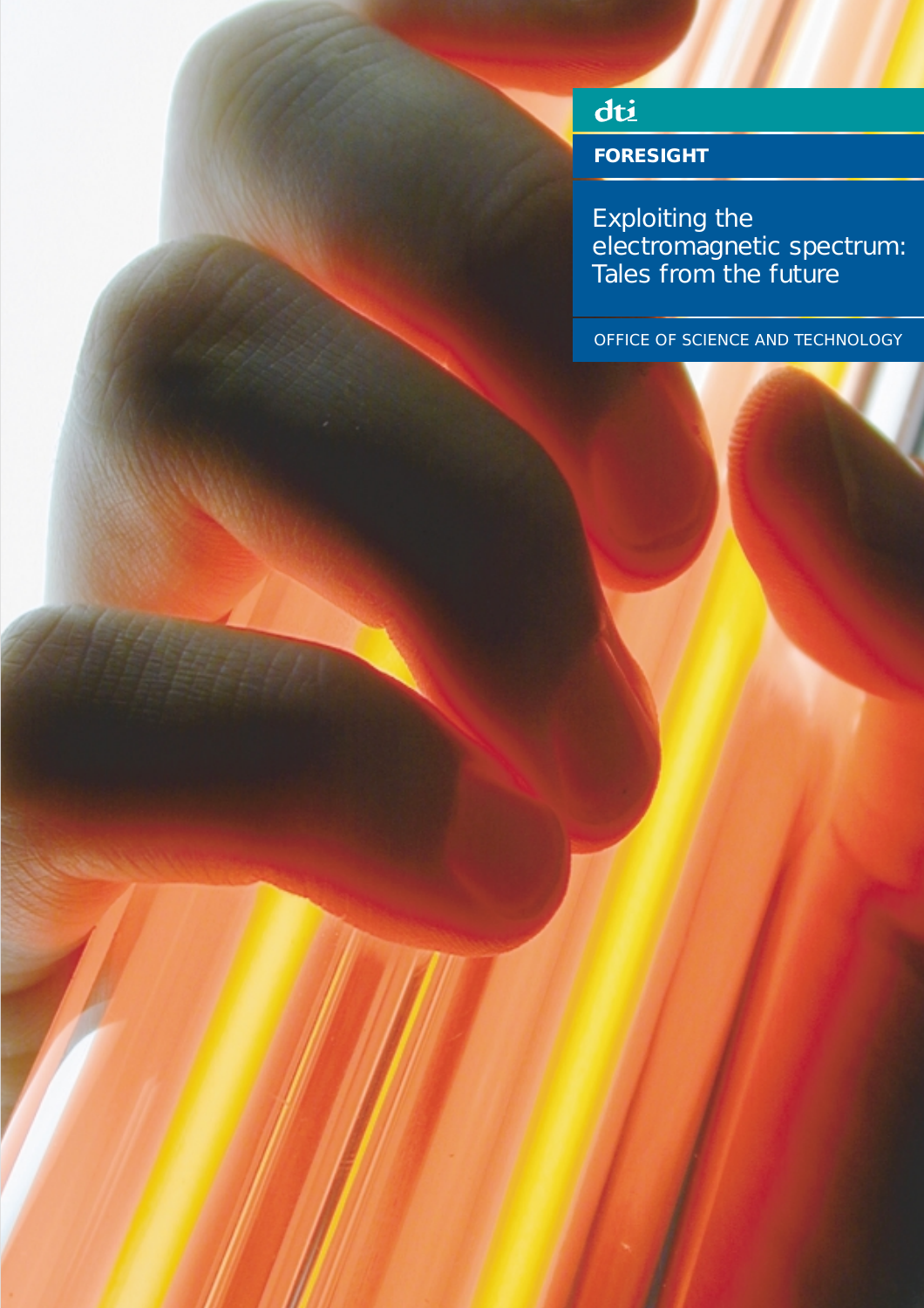### dti

The DTI drives our ambition of 'prosperity for all' by working to create the best environment for business success in the UK. We help people and companies become more productive by promoting enterprise, innovation and creativity.

We champion UK business at home and abroad. We invest heavily in world-class science and technology. We protect the rights of working people and consumers. And we stand up for fair and open markets in the UK, Europe and the world.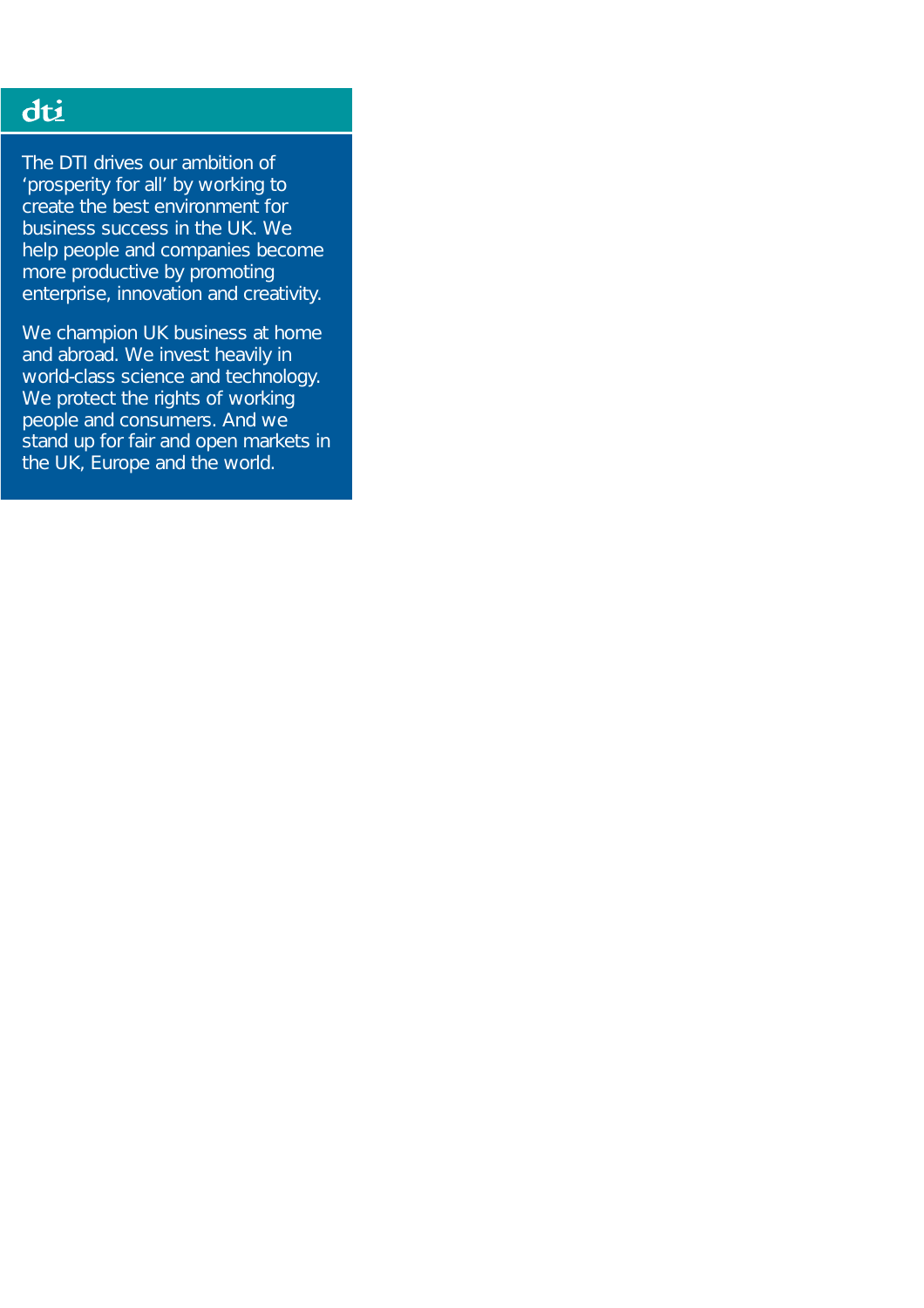# **Contents**



### **Introduction 1**

### **Connectedness becomes 2 disconnectedness**

## **Crystal Bond 8**



### **Ed the Brain Reader 15**



### **Tiny holes** 21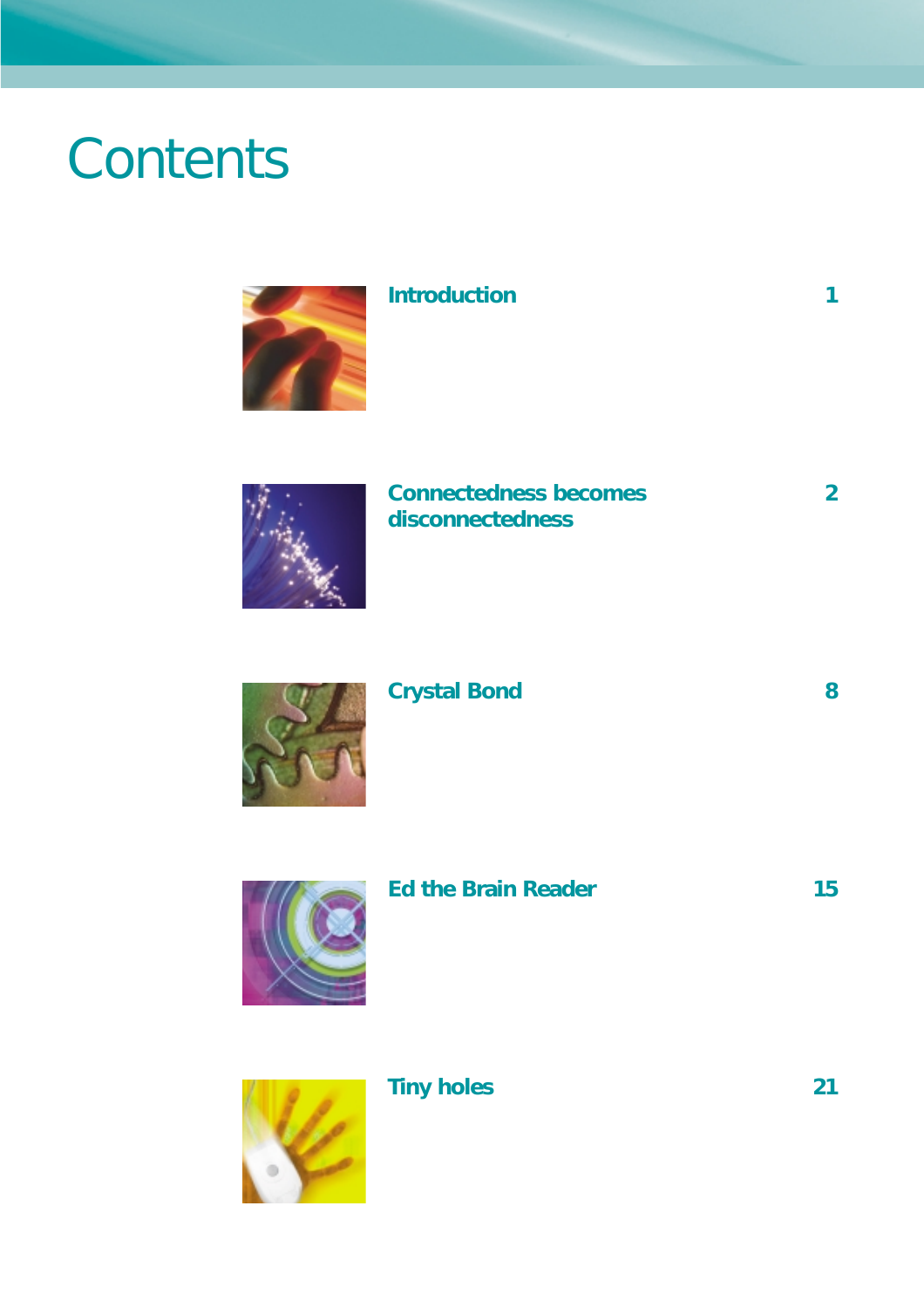## Tales from the future

#### **Introduction**

The Foresight project on 'Exploiting the electromagnetic spectrum' (EEMS) set out to provide a vision for the future exploitation of the electromagnetic spectrum to ensure increased UK innovation in selected areas. The project has investigated highly technical research in areas of physics not always easily accessible to non-experts.

These narrative stories were commissioned from Mosse Associates to explore and bring to life aspects of the technological developments identified by the project in a way that is accessible to all. In creating visions of the possible future, they also add another perspective to the conclusions of the project and provide an example of the use of narrative writing as a futures tool. The writers were given full artistic license so the stories do not necessarily reflect the views or opinions of the project and its action groups.

Mosse Associates is a partnership between the writer and broadcaster Kate Mosse and her husband Greg Mosse, author, translator, web writer and teacher. They have worked with Orange, the British Council and other arts and business organisations to use creative writing in a variety of novel ways, including a groundbreaking interactive website for which Greg is webmaster – www.orangelabyrinth.co.uk – based around Kate's forthcoming novel *Labyrinth*. Kate's previous novels include a biotech thriller called *Crucifix Lane*. She cofounded the Orange Prize for Fiction and was one of the judges for the 2003 Aventis Prize for books of popular science.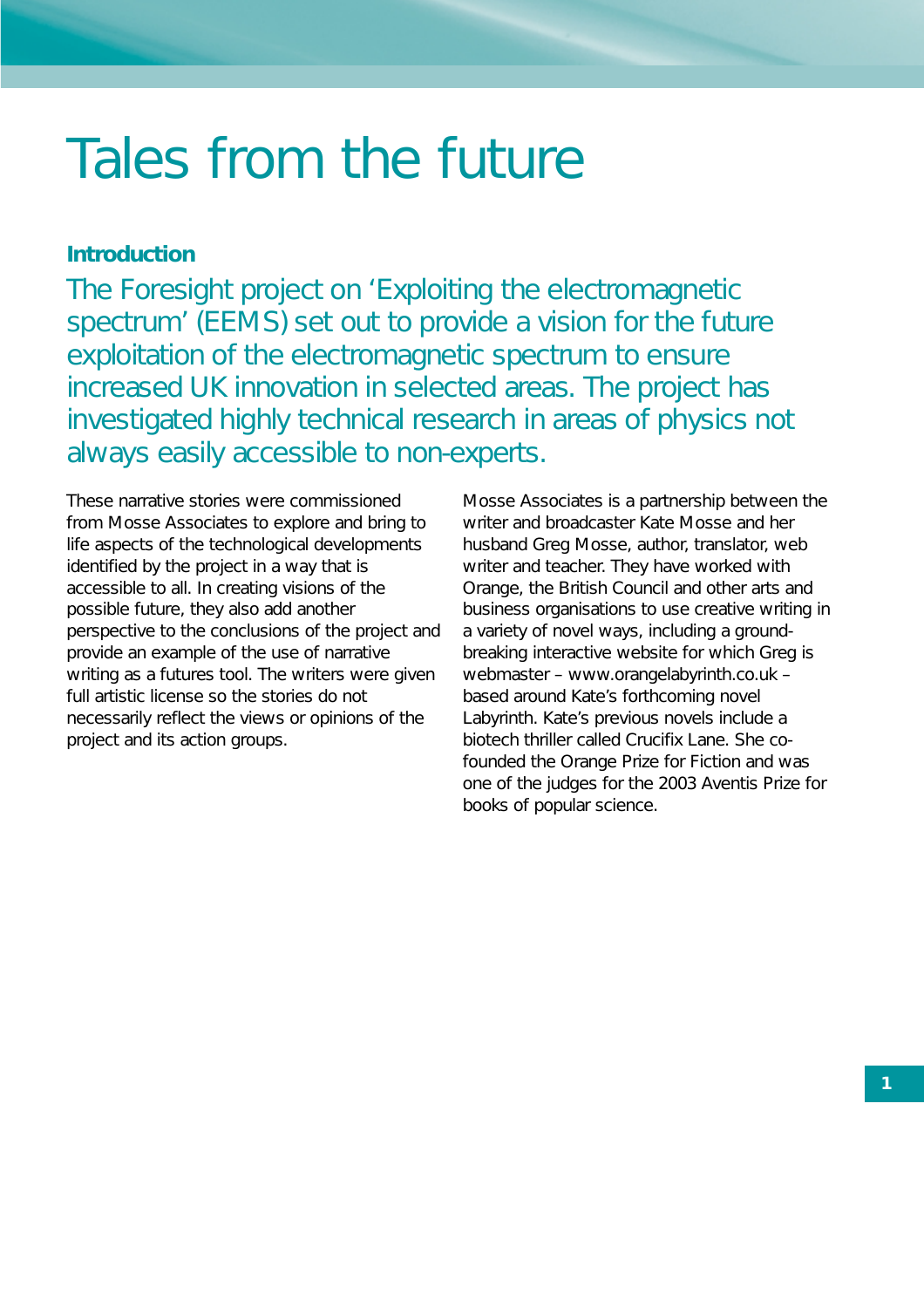# Connectedness becomes disconnectedness



The multiscreens in the lecture room were dark. From the technician's room directly below came sounds of voices, greetings. A scraping, as of a chair being dragged across the floor, was heard. Then, with a soft whirr of concealed cooling fans, the flat panels of the multiscreens flickered and came alive with the Remote University badge. First the ceiling, then, in groups of four or five at a time, the four walls.

A hatch in the floor was pushed up and over, landing with an incongruous crash on the rubber floor.

Shanoor Miah climbed the stiff stairs into the centre of the lecture room. He held the skirts of his teaching robes hitched up in his two fists and trod carefully. If he tripped, it would not be the first time and Nicola, the technician, would be sure to have activated the cam already. Just in case.

Shanoor shut the hatch. It closed much more smoothly than it opened. Shanoor pushed it patiently into place with the sole of his foot as the hydraulic hinges cushioned its fall.

Sure enough, the cam was active. As Shanoor turned to visually check all the screens were live, it followed his gaze, racing round a track at the junction of ceiling and wall. It was virtually silent.

The cam was a sprightly piece of technology, but inconvenient. It meant the Remote students always had a downward view of the lecturer. It would be better for the cam track to run round the room at eye-level. But this would mean disrupting the format of the multiscreens, something technicians and accountants were loath to countenance. Shanoor tried to compensate by keeping his chin high and suffered a stiff neck.

There were seven identical lecture rooms on this corridor, all of them accessed from the technician's rooms below. The only modification Shanoor had managed in his room was the removal of the lecturer's chair. Standing meant his eye-line was closer to the swinging cam and his lectures flowed better – 'like water over a dam!' – when he was on his feet.

Shanoor glanced at the device on his wrist.

'Technician,' he enunciated clearly.

A tiny string of red LEDs pulsed to indicate dialling. After just three seconds a larger green telltale showed connection.

> 'Can we go through the notes, please, Nicola,' Shanoor requested.

There was a pause. The green telltale remained alight but Shanoor heard nothing. There was a thumping on the hatch from the technician's room below. Shanoor cursed lightly under his breath.

'Activate earpiece,' he enunciated carefully.

'Well done, Mr Miah,' the technician chided in his earpiece.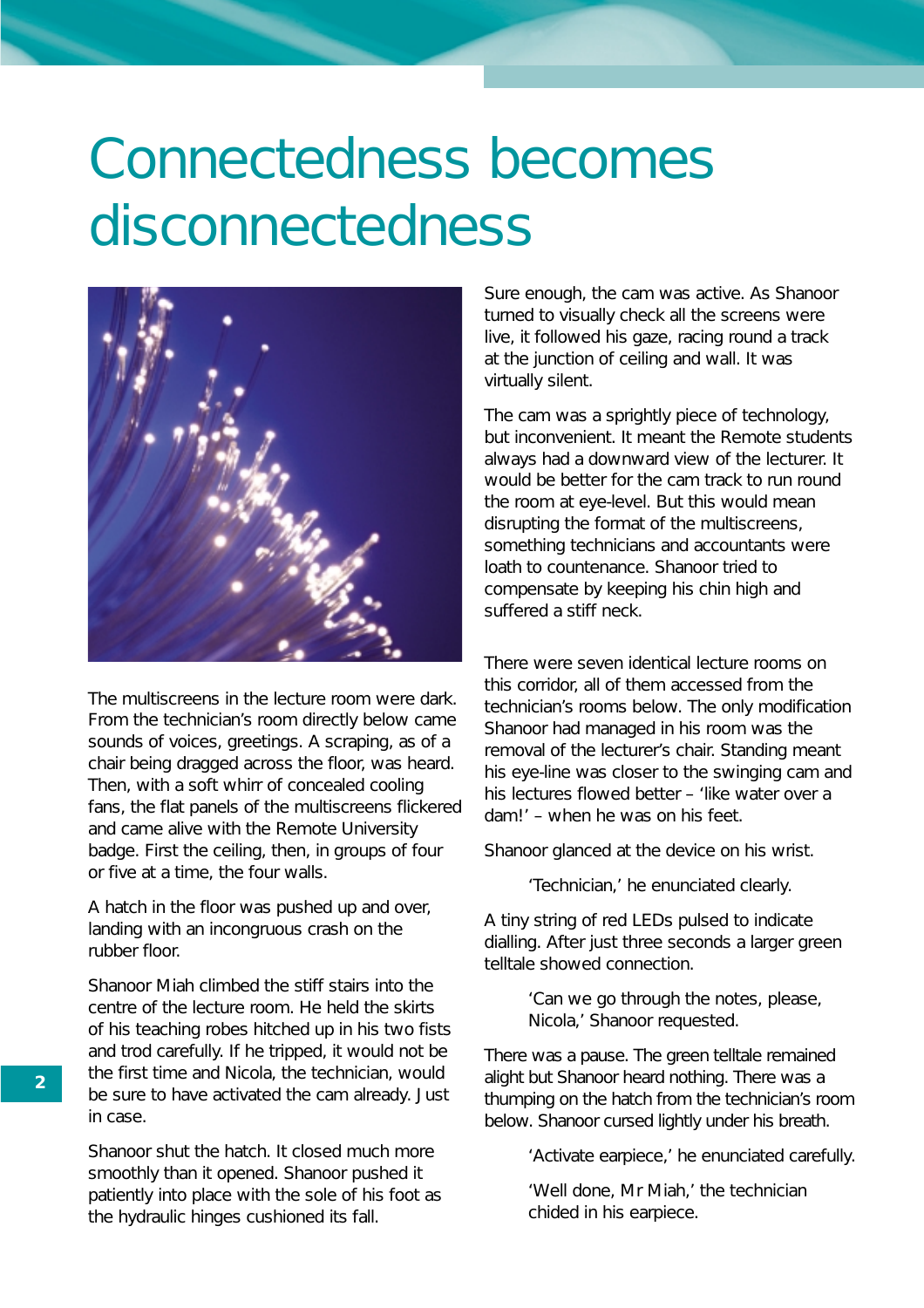Wherever Shanoor looked, now, one panel of the multiscreens was live with the opening card of his notes. A sensor suspended around his neck was detected by the technician's software. As Shanoor turned and moved about the lecture room, the image of his lecture notes moved to a panel right in front of his gaze.

On each wall there were six rows of panels. His title page – 'Connectedness becomes disconnectedness' – ran around the room in the third row of panels, eye level for a seated lecturer.

> 'Could I have the notes in row five, please, Nicola,' he asked sweetly. He did not say out loud: 'As damn usual!'

> 'Two minutes, Mr Miah. Shall I enable twoway communication?'

'Just show them to me, please.'

In stuttering groups the multiscreens came to more vibrant life. Students perked up as their software told them they were connected to the lecture room. They composed their faces into earnest, worthy expressions of concentrated attention. Shanoor glanced about the room, making mental notes of some of the names, recognising a few, remembering older siblings of the fresher faces presented to him this fine morning. He did, after all, love to teach.

Before activating two-way communication, Shanoor glanced at the device on his wrist and said:

'Divert.'

He hadn't enunciated clearly enough. The wrist phone dialled and, within seconds, Dave Probert was answering in his earpiece.

> 'I'm sorry, David,' Shanoor apologised. 'Voice-recognition problem.'

Dave hung up. Shanoor spoke clearly to the device.

> 'Divert!' An orange telltale indicated the wrist phone was active but silent.

'Two-way and send them card one, please, Nicola.'

Shanoor's wandering title panel instantly displayed card one of his lecture notes. It was an old screen grab, from a long-defunct website, circa 2004:

#### *Warning!*

*Your brain is on internet overload. It has been brought to our attention that you have been spending too much time on the internet. Please take a break and go outside or something.*

It was Shanoor's habit to begin each lecture with an authentic historical document from the days of unfettered internet access, a time when everything was available, anytime, anywhere.

Nicola inserted a countdown clock in the top left of Shanoor's panel. The seconds peeled away, then the automated attendance registration system scrolled rapidly through the Remote attendees, like a computer counting memory.

#### Shanoor began:

'It is a trait common to all societies at all times in human history to look back to a golden age. Many societies looked forward to an imagined future which might also provide the mythical utopia sociological ingenuity had struggled to achieve in the complex present. Of course, these imagined El Dorados in past and future were simplified, schematic worlds from which difficult choices and necessary compromise had been excised…'

As his introduction unscrolled across the bottom of his panel, Shanoor's gaze flicked from student to student. He saw them stilled by his voice, by the effort of concentrating on his swiftly delivered text. Then, as they became immersed in his narrative, one or two began to type notes and interjections.

The interjections were sent via the technician, who appeared in the top right of Shanoor's screen. Nicola was a good editor. Those interjections she thought interesting she displayed in her top right-hand corner frame for Shanoor to assess and, if he saw fit, pass on to the other students.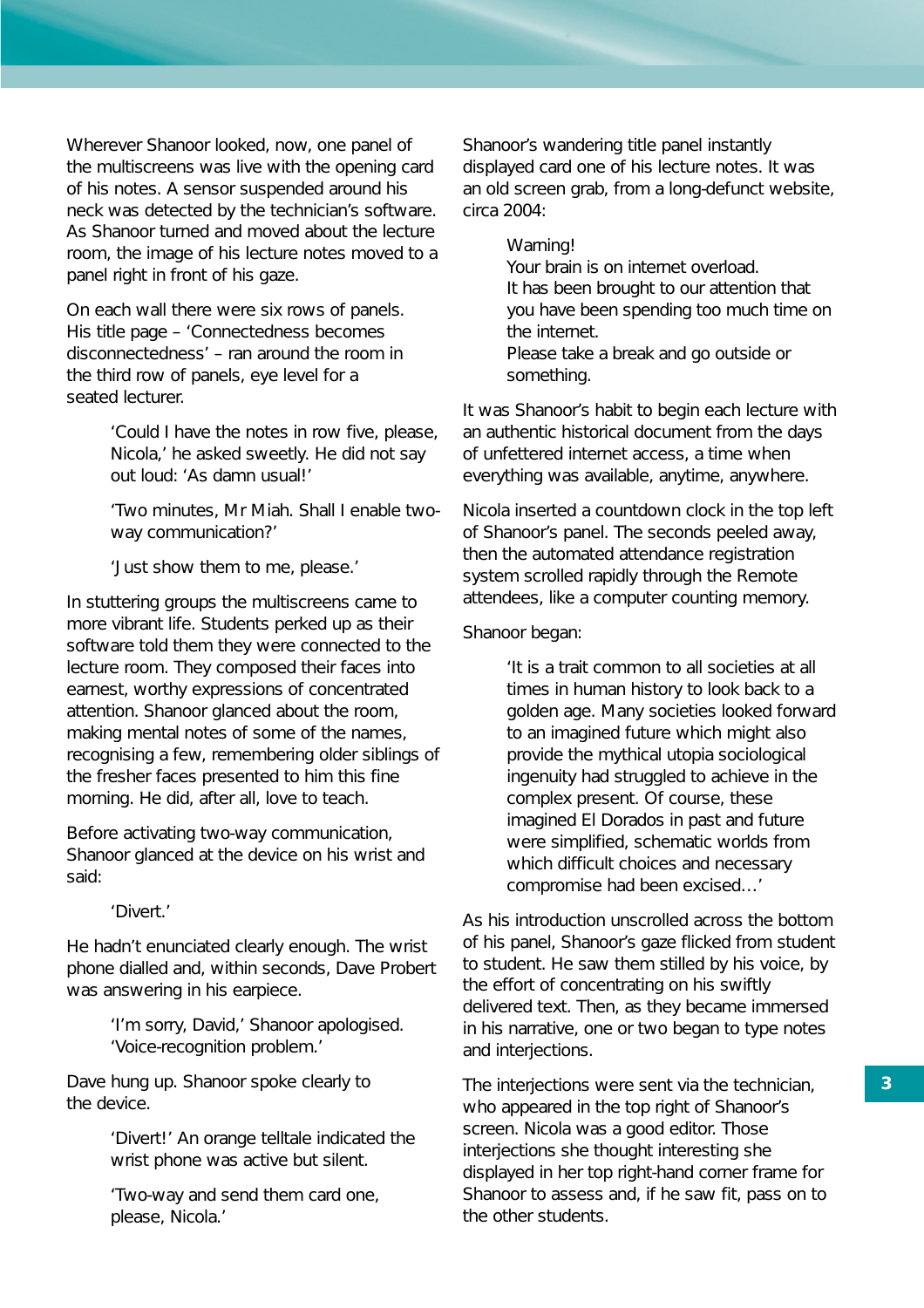Remote but almost live, a good compromise for teacher and students. The first student question he displayed was, as usual, a simple request for the core text of his lecture.

'Why was it a golden age?'

Shanoor was coming to it anyway.

'In 2004, all…' Shanoor coughed and started again.

'In 2004, interconnected storage networks were growing massively, driven by the knowledge economy. Technology often solves old problems at the expense of creating new ones. Consider the internet. The innovations of email, list servers, chat rooms, web pages, database access around the world, around the clock, logged and indexed. Plus logs of the interactions of those accessing computers and other devices. In 2004, the year we are discussing, total data increase per annum was 2 exabytes.'

Nicola posted a definition in another panel of the screen and Shanoor authorised her to post it with a nod.

> *An exabyte is a large unit of computer data storage, two to the sixtieth power bytes. The prefix exa means one billion billion. So that's a billion gigabytes per year. Hard to imagine, then. Everyday, now.*

> 'There were increasing amounts of globally accessible data of increasing economic value. Over the following 10 years the existing telecom network technologies were able more or less to meet expanding demand. But from that point on, demand outstripped advances in telecom technology.'

Nicola posted another interjection:

'What problems did this cause?'

Shanoor liked clear and to-the-point queries, but he held it back.

> 'Digital data via dial-up modem and broadband was available at all times – not

necessarily "always on", though that was a common sales pitch, but always available. More importantly, in this "golden age", it was the goal of almost every institution of note – aside from those for whom secrecy was stock in trade – to make proprietary content available at all times in all places. Galleries posted thumbnails of their collections. Dictionaries of technology or world languages were posted, translation engines, catalogues of texts, the texts themselves. Shops, markets for goods and services were opened… Simile, please?'

A student Shanoor recognised from last term's course – *The Demise of Copper* – was already typing and posting:

> 'Like a library. You go in and ask for data on, say, flower arranging. The genius librarian knows the contents of every book in the library and takes you directly to an appropriate page. On the other hand…'

Shanoor pointed the device suspended around his neck to the appropriate screen and Nicola posted the text to all attending Remote students.

> '… on the other hand, you enter a library and a traditional librarian tells you to first go to the hobbies and handicrafts shelves, then to section within section until you arrive at the index of a book then a page in that book.

'Thank you. It is a fundamental shift. In 2004, perhaps a golden age, users could address the "genius librarian" – in our friend's felicitous phrase – directly. A realtime search was made of every page. The search technology was interesting. I refer you to…'

Nicola posted bibliographical details which the students captured dutifully. Then, in response to Shanoor's signal, she posted the query he had held back:

'What problems did this cause?'

'Maintaining accessible storage became a drag on the planetary network,' Shanoor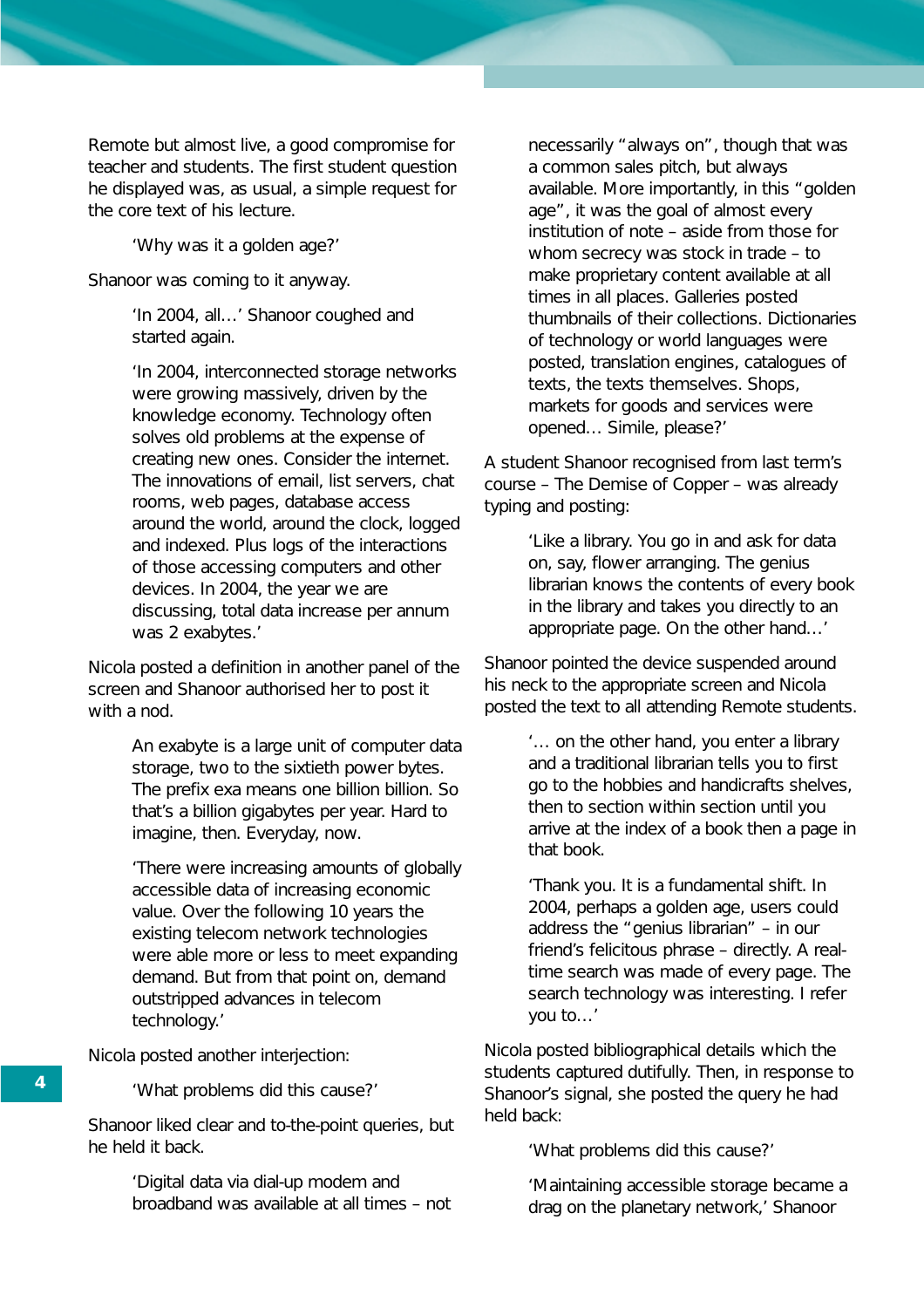resumed. 'If every item of data had to be a live datum, accessible anytime, anywhere, pathways for retrieval become mindbendingly numerous and complex. Mind-bendingly complex even for electronic minds.'

Several of the students posted 'Ha-ha' to this pale witticism.

> 'Instead of maintaining those stacked-up exabytes of data in a state of ready retrieval, whole swathes of content – reference material, archives, logs – had to be edited out of the live, real-time network and placed in a different form of retrieval mode. Instead of trawling for data at random in a boundlessly fruitful ocean, many data reached a state of remoteness from the real-time network which meant that only if you knew they were there would you find them. Once you knew the location of the content you required, you could request it. Example?'

There was a rush from the students to respond and prove their attentiveness and abilities. A brief expression of distaste crossed Shanoor's features as he asked the question. Students were graded on their responses to 'unseen' queries from the lecturers at the Remote University. He wiped his hands on his academic robes. Some of the students would fail to respond quickly enough and would be sent demerits. But he was obliged to include at least three requests for 'unseen' opinions in each presentation.

He indicated to Nicola which post to take and she displayed the comments of a tiny student who could scarcely be seen behind her desk.

> 'Blogs were the first to be removed from the live on-line world. The blogging phenomenon was transformed into closed circuits of users who communicated to one another in a kind of private but permanent party conversation. These communications were peer-to-peer rather than open internet publishing.'

'Thank you. Yes, some content became

more distant. Connectedness became disconnectedness. Where was the initial part-solution found?'

'Yes,' he confirmed, responding to several of the students' posts, 'optical. Optical systems offered the possibility of fulfilling transmission requirements that copper connections were not able to meet. This is how the evolution was perceived at the time.'

Nicola displayed a new card:

#### *Key challenges*

*Fast (<10 nanoseconds) optical switch (between interconnects and for switching in/out of storage media. Niche applications also.) Storage – local or distributed? Tuneable sources required for grid computing Integration Protocols & standards.*

The lecture continued with a response to another student query.

> 'How successful was the switch to all-optical communications?'

'The success of the optical switchover was a function of the preparedness of the infrastructure in particular geographical locations. Remember,' he wagged a finger, 'we are speaking of fixed physical links for data communication – not infrared, not 3G and so on. In Singapore optical fibre laying was integrated with other public works. In Paris, the state telecoms provider set up a small Paris neighbourhood as an experiment in optical technology and, almost by accident, created a physical downtown for their ISP and content industry. In London, England, by contrast, the 1980s saw almost every street in the capital dug to lay copper cable – yes, COPPER CABLE – for TV services, one of the greatest missed opportunities in the history of that great city…'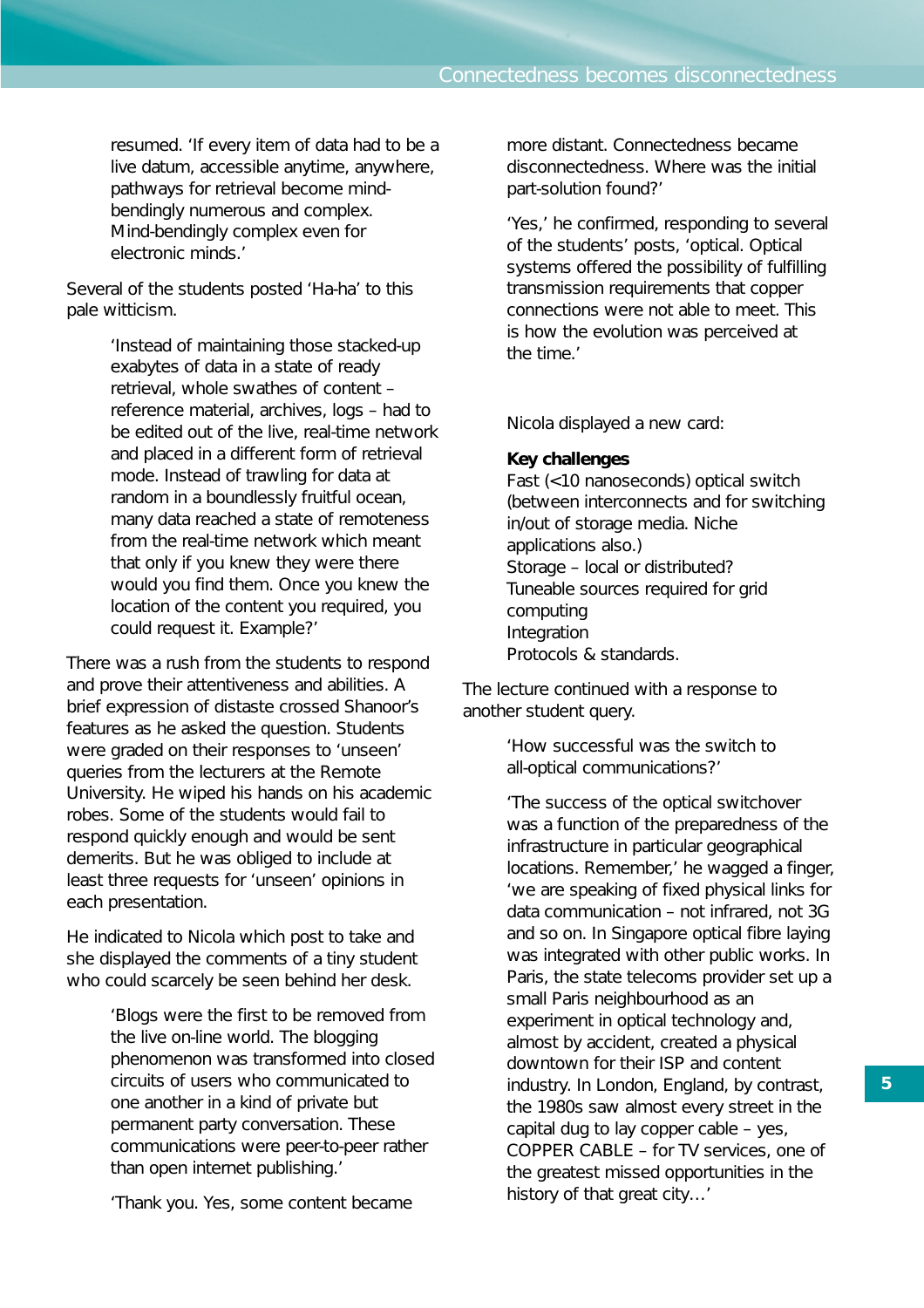Shanoor juggled information and humour, teacher-centred learning and interaction with the Remote students. He touched on agile components, infrastructure costs, techniques for quantifying increases in bandwidth and data storage, regulatory issues including copyright and ownership.

The internet's sensitivity to overload and denial of service attacks excited many responses from his students, some of them linking Shanoor's technical overview to the threat of cyber terrorism. Arcane citations were passed on:

> *Scaleable flow control for multicast ABR service in ATM networks Real-time transport of MPEG video with a statistically-guaranteed loss ratio Statistical analysis of feedbacksynchronisation signalling delay for multicast flow control Refined Design of Random Early Detection Gateways A Scaleable Flow Control Algorithm for Point to Multipoint Communications in High-Speed Integrated Networks*

The historical migration to integrated backbone networks for voice, data, and multimedia applications was discussed. Quality-of-service routing using bounded flooding was aired.

Finally, though, Shanoor returned to the student he recognised from *The Demise of Copper*. The boy had posted a query and, risking the wrath of his lecturer, reposted it. It was the e-equivalent of interrupting without putting up your hand.

Shanoor took the query anyway. It was where he had been leading them all along:

'Is this any different from today?'

'Go on,' Shanoor replied.

The boy's workstation was enabled to transmit voice and Nicola allowed this over the closed network within which they were working. He spoke in slightly slurred second-hand English, perhaps from central Europe:

'This lecture is closed. It cannot be experienced outside of the closed loop. The bandwidth for us to exchange these streams of data…' Shanoor saw him wave a vague hand. '… has been booked and registered for this purpose. Instead of a global conversation everyone can join in on, this is like the private exchanges of blogs that were so appropriately mentioned earlier…'

Shanoor felt like telling the boy not to be smarmy, but held himself back.

> 'The same is true of many other circuits of information exchange which were once open highways. Our optical networks are overloaded. Two exabytes per year has become two exabytes per month. Fragmentation has occurred. Connectedness has become disconnectedness.'

Then, echoing Shanoor's earlier question:

'What is the new partial solution?'

'A sum of parts, I suggest.' He paused. 'Each of us, smart students especially perhaps, is a member of many communities. But our brains can only cope with so many contacts. Of course that was as true in the Stone Age as it is today, but now your co-students are all over the world. I do not know whether you are the better for talking to kindred smart students everywhere – but you are certainly the better for all being able to listen to me!'

Shanoor saw one of the students in the top row of multiscreens glance at her personal communicator on her wrist. As usual, time had flown.

> 'So let me put to you a different future,' Shanoor resumed. 'Most assuredly, I do not know all of your names, past results and preferences. I seem to remember you only because a note appears above you when you start to talk and that note reminds me of these things.'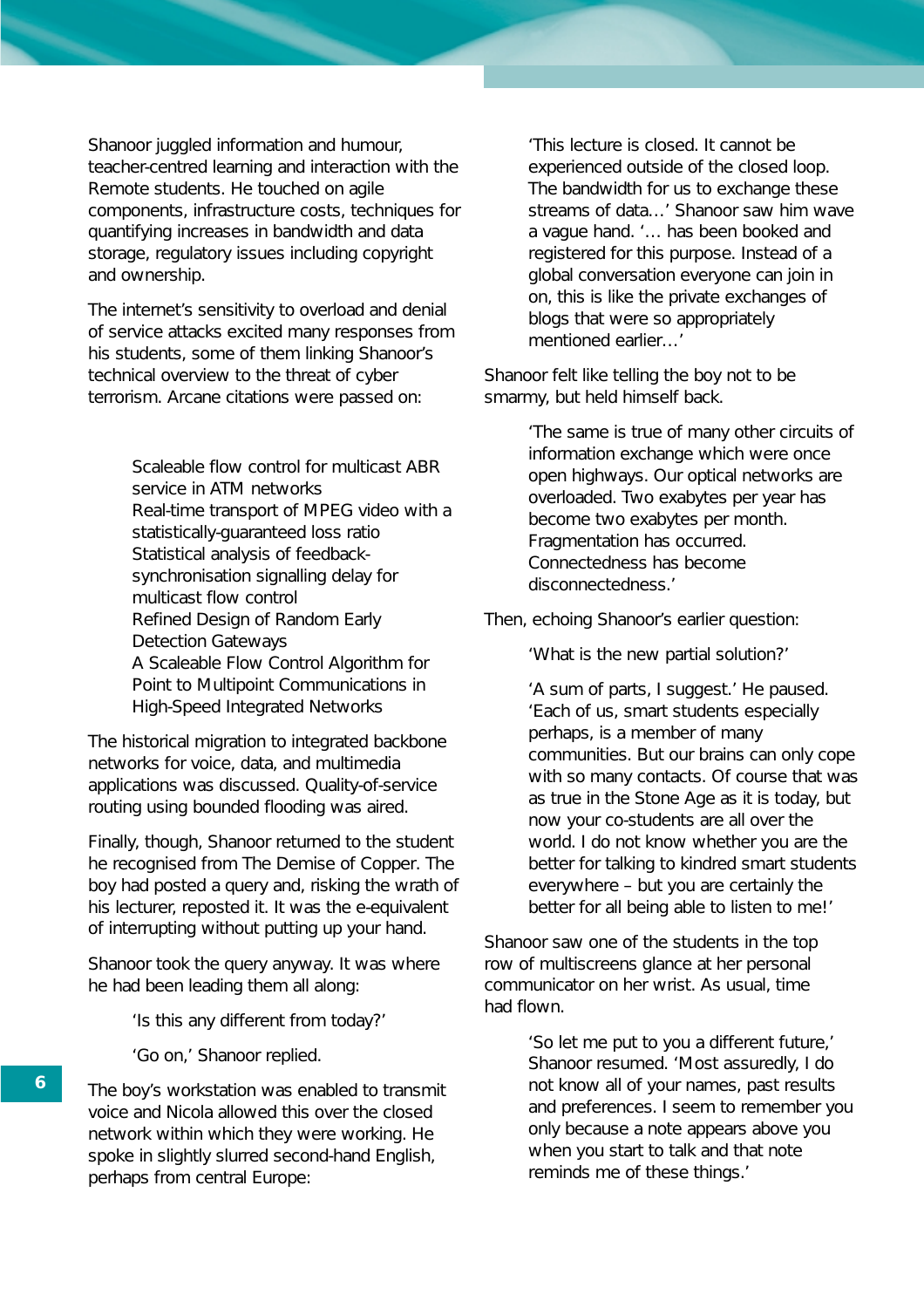One of the students posted: 'Smart tag' but Shanoor ignored it.

> 'Perhaps in the future we will not really know anyone, even our "friends", but our electronic contact managers will!'

> 'I assure you,' came the thin voice of the student from *The Demise of Copper*, 'that you will remember me!'

'Time – or perhaps frequency – will tell,' said Shanoor, and he closed the Remote University lecture.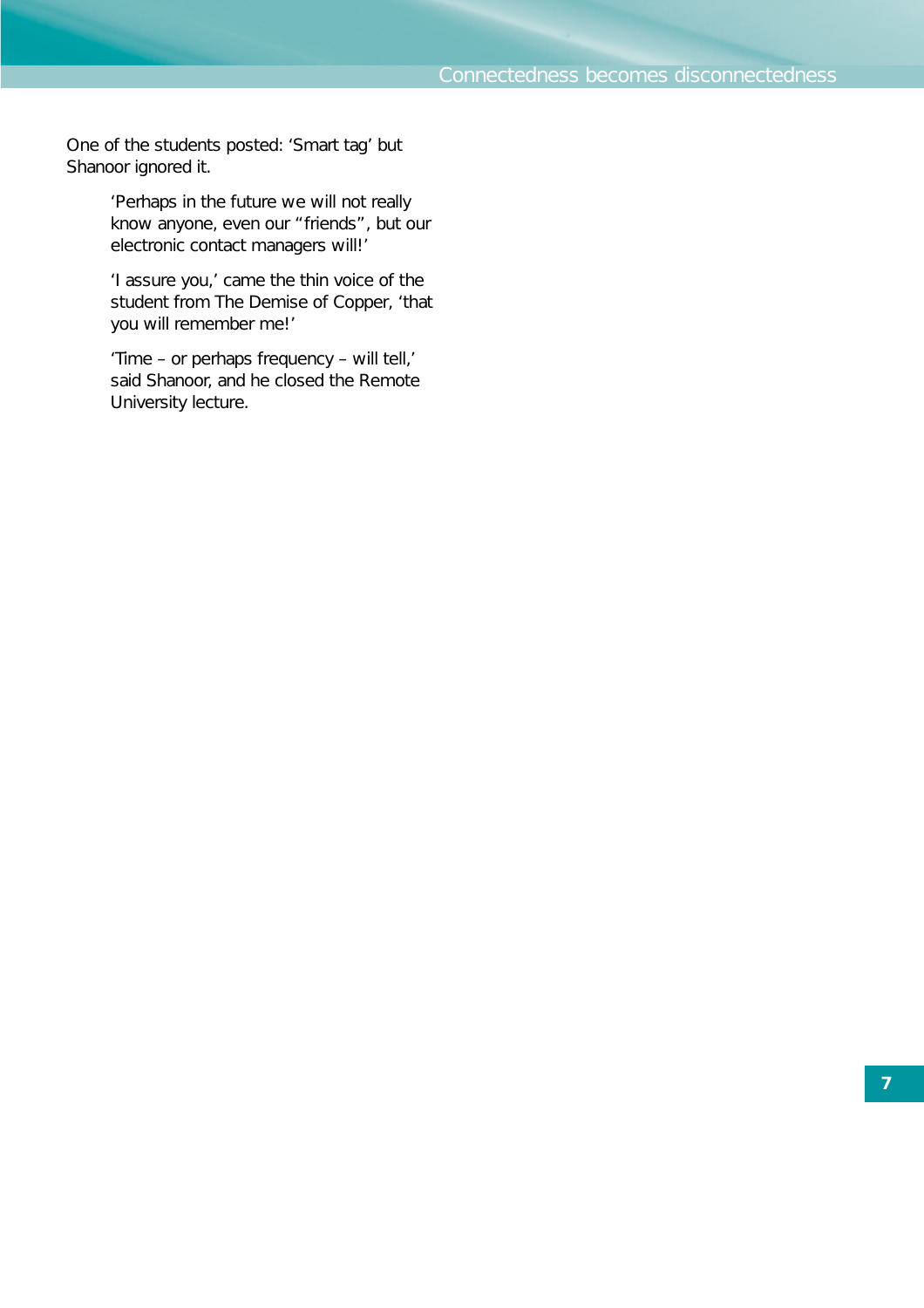## Crystal Bond



Maïta put down her glass of sweet dessert wine and spoke with clarity and force:

> 'The development of the manufacturing process is essential and needs to be carried out in parallel with the research. The focus should be on low-cost, highvolume methods. We must find and incentivise manufacturers…'

'Funding should be sought from research and commercial sectors,' Tom interjected.

'We should DO the research,' put in Philippe.

They conversation came up short.

'Do the research.'

And who was to pay?

Chicken and egg.

When, in a secondary school of 700 children, just three opt to take A-level physics, they are likely to be or to become close. It is a little like the famous saying on families and friends – you are at liberty to choose your mates but your relatives are yours by right, for better or worse.

So, in school, a small family of physicists was formed. The three of them managed, on a kind of random rota, to outperform one another in tests and exams, so there was always something to aim for. They had taken the precaution of choosing different other subjects, so they never became sick of one another's society.

Then, when higher education beckoned, was it surprising that all three should find themselves at the same institution, with each nurturing a similar plan?

Philippe continued:

'You think things are bad, that public money is hard to come by. Do you know how banks work?'

Maïta and Tom both had a fair idea of how banks work, but Philippe clearly had a particular message to impart, so they encouraged him with nods and grunts.

> 'If you can prove you don't need the money, the banks are happy to lend to you. If you do need it, they don't like the risk.'

'But we are offering a return…' suggested Maïta.

'They don't look at the return, they look at security.'

For two years or so, they studied and were recognised throughout their institution as geeks. That meant nothing more than that they devoted the majority of their intellectual energy to their subject, rather than focusing the greater part of their will on avoiding it. Each had pastimes outside of their curriculum, including rock climbing, speculative mathematics, a recorder consort, pulp fiction and, in one case, correspondence with his vast family.

As the opportunities of the science became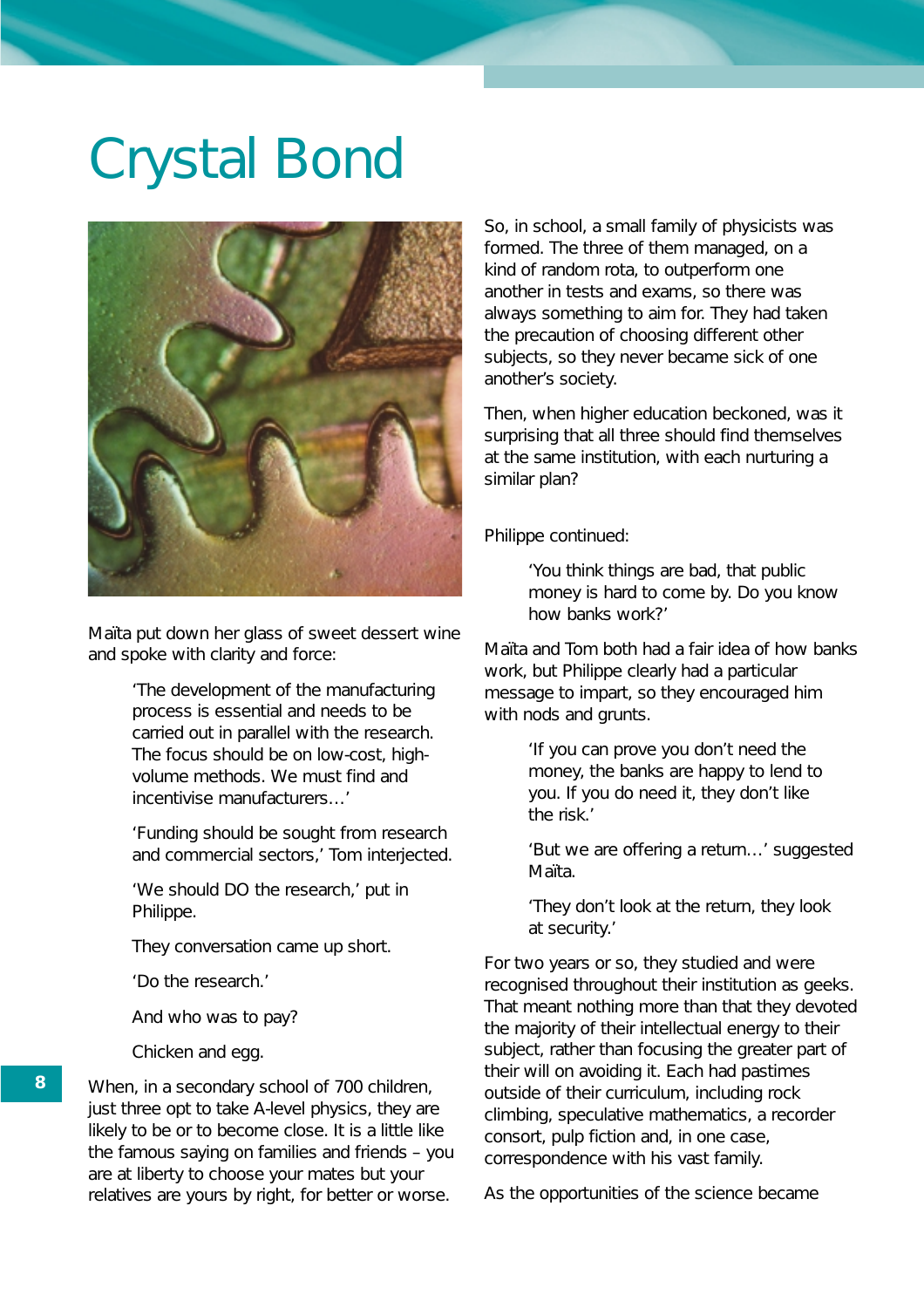more real, however, with the increase in their expertise and a narrowing of focus on a particular shared area of interest, these hobbies began to fall away. The recorder consort replaced Philippe with a more reliable attender. Tom wrote less frequently to his relatives in Lincolnshire, who slackened in their assiduity, too. Maïta slowed the rhythm of her bookbuying and took 300 paperback novels to the charity shop.

From geeks they became young fogies, seriousminded, slipping seamlessly into postgraduate research and their paths, for a little while, diverged.

> 'But they must do business. If you are a publisher, you have to buy books from authors or you don't have anything to publish. You have to speculate. Banks have to lend.'

'But they lend to people and places where there is already money. That's what I'm trying to tell you. They like to their money to rub up against other people's money. They have found that some of it rubs off and they walk away from the party with more than they walked in with.'

'Are you losing faith, Philippe?' asked Tom.

'Faith? It's not a question of faith. It's our lives.'

'No, but you have to believe in it, that it's worth it…'

'It isn't a question of faith. This is how it seems to me at the moment.'

Maïta poured the last of the dessert wine into Philippe's and Tom's glasses. She spoke as she did so:

> 'There's no hurry for us to discuss what might or might not be. We have a clear idea of the technology we plan to utilise and how we believe it can be marketed.'

'Yes, but Philippe is saying something we all have to hear and consider.' Tom looked from one to the other. 'Do we want to do it?'

If you are brought up poor, you would enjoy a bit of money. You would be able, given a moment's reflection, to find ways of spending it. You might even be nurturing in the back of your mind a pattern of spending for a particular purpose – perhaps an evening class, or child care so that you could work, or funds to start a business.

But if every penny had to be begged, wheedled and cadged from a distant and – to your mind – rather arbitrary authority, you might become weary and settle for your lot. No one likes to be constantly obliged. No one enjoys constantly having to ask, never receiving as of right.

Tom, Maïta and Philippe were sure that their plans fitted into the category of the 'greater good'. They believed they were worthy of support. But within a fairly short space of time, they found themselves spending more energy and hours on asking for money than on doing the research.

> 'You are happy,' said Tom, looking fixedly at Philippe.

'Is that relevant,' asked Maïta.

'He is. Look at him!' Tom insisted, appealing to Maïta.

'Is there any reason why I shouldn't be happy,' asked Philippe.

'In my opinion, Philippe is always happy and we shouldn't be surprised…'

Tom interrupted Maïta:

'No, I'm saying he's happy now and generally. With his lot.'

For, in all adversity of fortune, the worst sort of misery is to have been happy.

**Boethius** Early 6th century

The three friends worked – jointly and severally – on laser micromachining. They found a niche in micromachining for medical products. They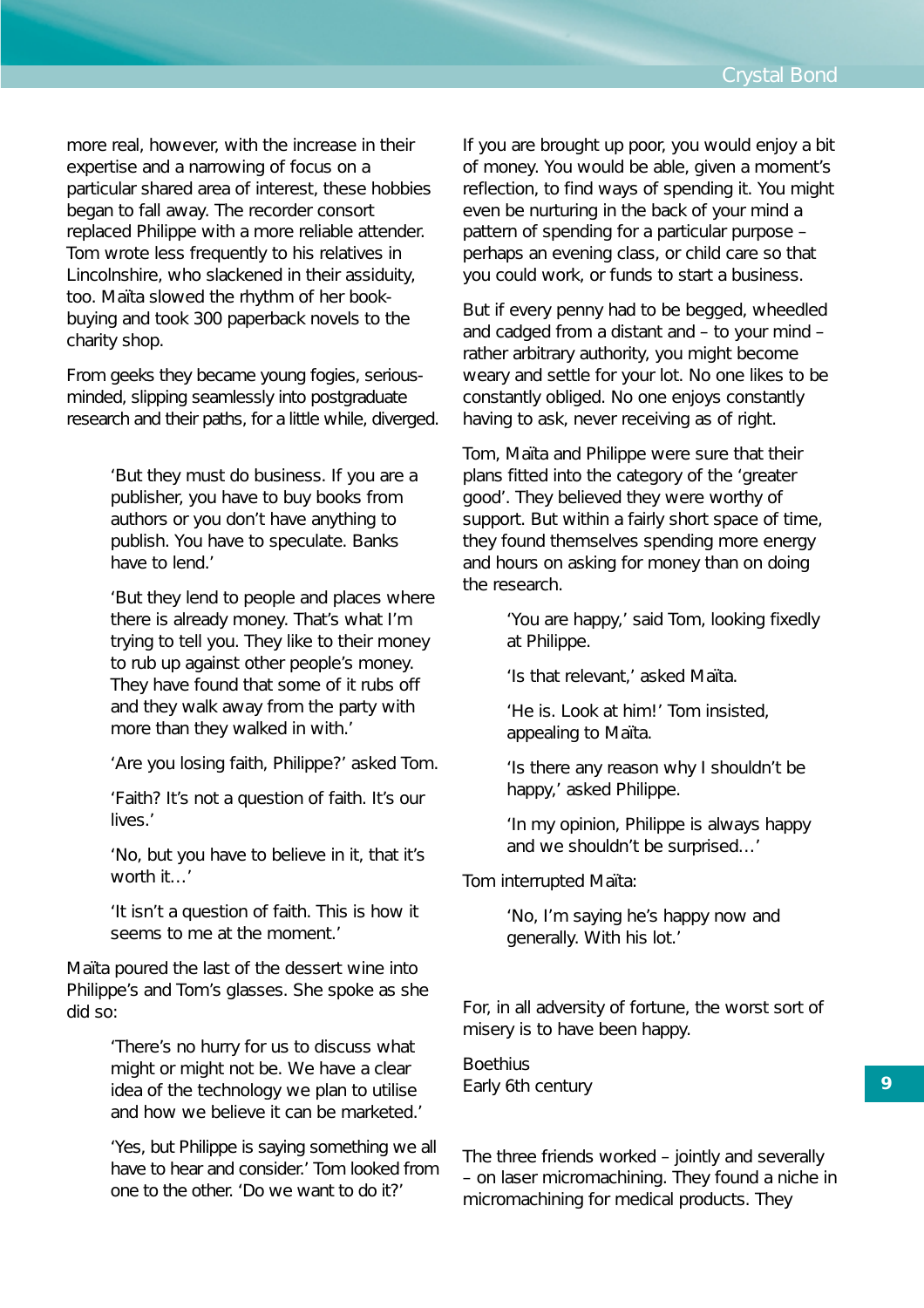researched and developed techniques providing minor but novel innovations in stents, filters, catheters and drug delivery devices. Maïta in particular collaborated with a Spanish university on polycaprolactone and polyglycolic acid, medical bioabsorbables.

Philippe found a research post in France. In constant touch with his friends, he enjoyed considerable success in the early days of optically controlled microsystems, nanomechanical technology having brought the scale of some devices down to a level at which manipulation by optical means became not only possible but desirable. Optical adjustment of the devices Philippe worked with gave opportunities for the finest of fine control.

Tom spent a couple of years on low-cost, highefficiency lighting using LEDs. There seemed scope for this work to move into commercial production at an early stage – the prime impetus came from its suitability for lighting based on low-output systems, especially renewable such as photovoltaic electricity generation. However, the further Tom looked into the subject, the more he found it was already sewn up by large industrial corporations.

Tom took part in a couple of talking shops organised by well-meaning charitable or lobby groups. Meanwhile Maïta and Philippe had what appeared small satisfactions. These were insufficient.

The three friends met and emailed one another with ideas for independent research which, as time went on, became more and more commercial in nature.

> 'I'm sure this is clever and to the point but…'

This time Tom interrupted Philippe:

'Look, both of you. Do either of you think this will be easy?'

'You mean the business,' said Maïta.

'Yes. Do you think it will be easy?'

'People in education seem to think money

is handed out for free in business, that only public services count pennies and justify expense,' agreed Philippe.

'What I'm saying is that you, Philippe, you are a happy bunny in what you are now doing. You like the idea of doing more. You wish you had more money, wider horizons of research. But if we develop one product over the next five years we'll have done well<sup>'</sup>

'All our efforts will go towards commercialisation of a single idea, at least at first,' said Maïta, catching on to Tom's drift.

'The focus will be narrower, not broader.'

'Are you asking me to leave,' enquired Philippe mildly.

'No!' Tom protested. 'Believe me, I'm not. I'm asking you...'

'What exactly are you asking me, Tom?'

'It's quite straightforward. I'm suggesting that you are happy now. You are not dissatisfied.'

'And…?'

After much to-ing and fro-ing, the friends decided that their fields of inquiry allowed one particularly promising field – a field which not one of them would have anticipated.

Someone once said that a metaphysician was 'a blind man in a dark room, looking for a black hat – which is not there'. Perhaps some theoretical science takes place under similar conditions. But the product Tom, Maïta and Philippe decided upon was very definitely there, a solid – though microscopically tiny – set of objects, found in nature and reproduced in the laboratory.

They imagined seeing their applications in TV shows of the sort that broadcast at prime time several nights of the week. They could conceivably be found on products advertised in the commercial breaks of the most popular programs.

'Look at us,' said Tom, his glance taking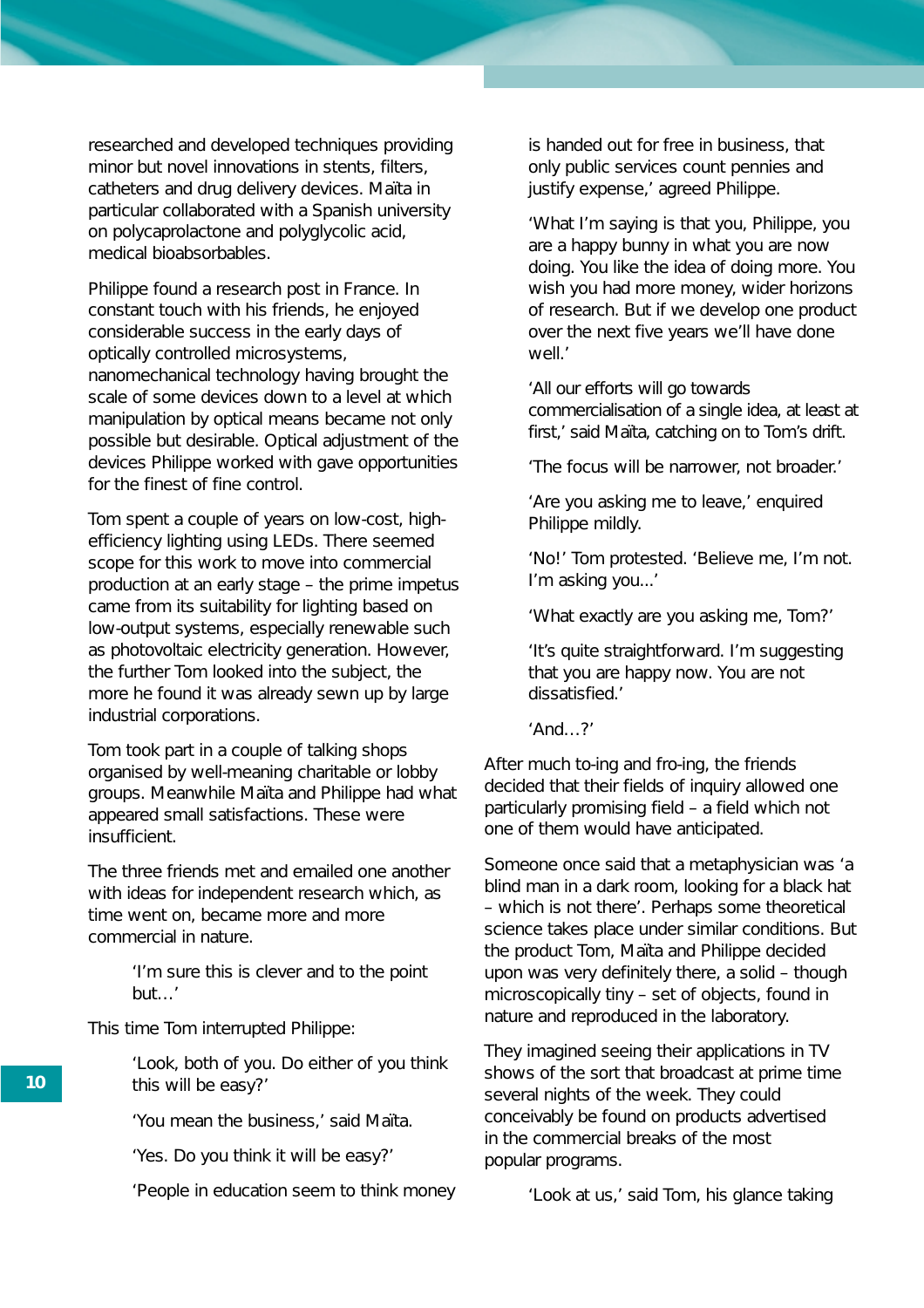in Maïta, his voice layered with sympathy. 'We're chewing our nails to the quick. We are in prison. We have done nothing but science for ten years. We think it's important but we have to beg for money to tick over. Our insights are theoretical and our impact on the real world is negligible.'

'Is that not the same for me?'

'The world you are working in is your world. You are at home there.'

'My achievements are significant in that area?'

'Whether or not they are – and of course they are – the important thing is you are happy with them and when you find yourself confronted with the frustrations of commercial life, you will look back and say: "I was happy then."'

Wing colours in butterflies appear in two types, pigment and structural, sometimes on the same individual. The pigment colours are produced just like zinc oxide gives us white oil paint. They are specific substances with specific chemical compositions. The structural colours, on the other hand, are produced in a different way.

The structural colours are created by scales on the insect's wings. If you touch a butterfly's wings, you will find the scales come away like powder. The scales are, in fact, photonic crystals.

Unlike pigments, which absorb or reflect certain frequencies of light as a result of their chemical composition, photonic crystals reflect light because of their surface characteristics. Photonic crystals can also be found on beetles and birds. The crystal array may reflect more blue light from one angle than another so the fluttering of a butterfly or the dash of a kingfisher will produce a beautiful array of colours. Perhaps these animals produce colours in this way because they find it easier – fitter for their environment – than synthesising large and complex pigment molecules.

> 'Do you want me to leave? Perhaps the two of you wish to discuss me further alone. That is my question. Am I out?'

'Philippe, I want you to know that I have not discussed any of this with Tom. Tom, I'm not sure if this is the way to bring this up. Do you…'

'I do not want you to leave.'

Using an electron microscope, it is possible to see a close-up of a certain butterfly's wing pitted with tiny holes. The holes form the photonic crystal structure and, although the wings are actually pigmented brown, they appear an iridescent blue.

As well as providing beautiful decoration, the iridescent photonic crystal scales are highly reflective. A layer of photonic crystals provides not only for brilliant visual display – clearly one of the goals of the butterfly – but also resistance to overheating from the rays of the sun in hot weather.

> 'I do not want you to leave and the things I'm saying apply almost as much to me and to Maïta, too.'

'What things, exactly? Can we be very precise now?'

'Yes, Tom, we must be sure what you are saying.'

'Is it so hard? I'm worried.'

'Worried about what?'

'That I haven't got it in me.'

'Got what in you, Tom?'

'The initiative. The gumption. The independence and the perseverance. You know. Don't you worry?'

'Ah,' said Philippe, reflectively. 'I see.'

'Yes?' asked Maïta.

'Tom is telling a story about me because he thinks it must be how we all feel to a certain extent.'

'That's it,' said the Englishman.

'Tom is explaining how he feels. He is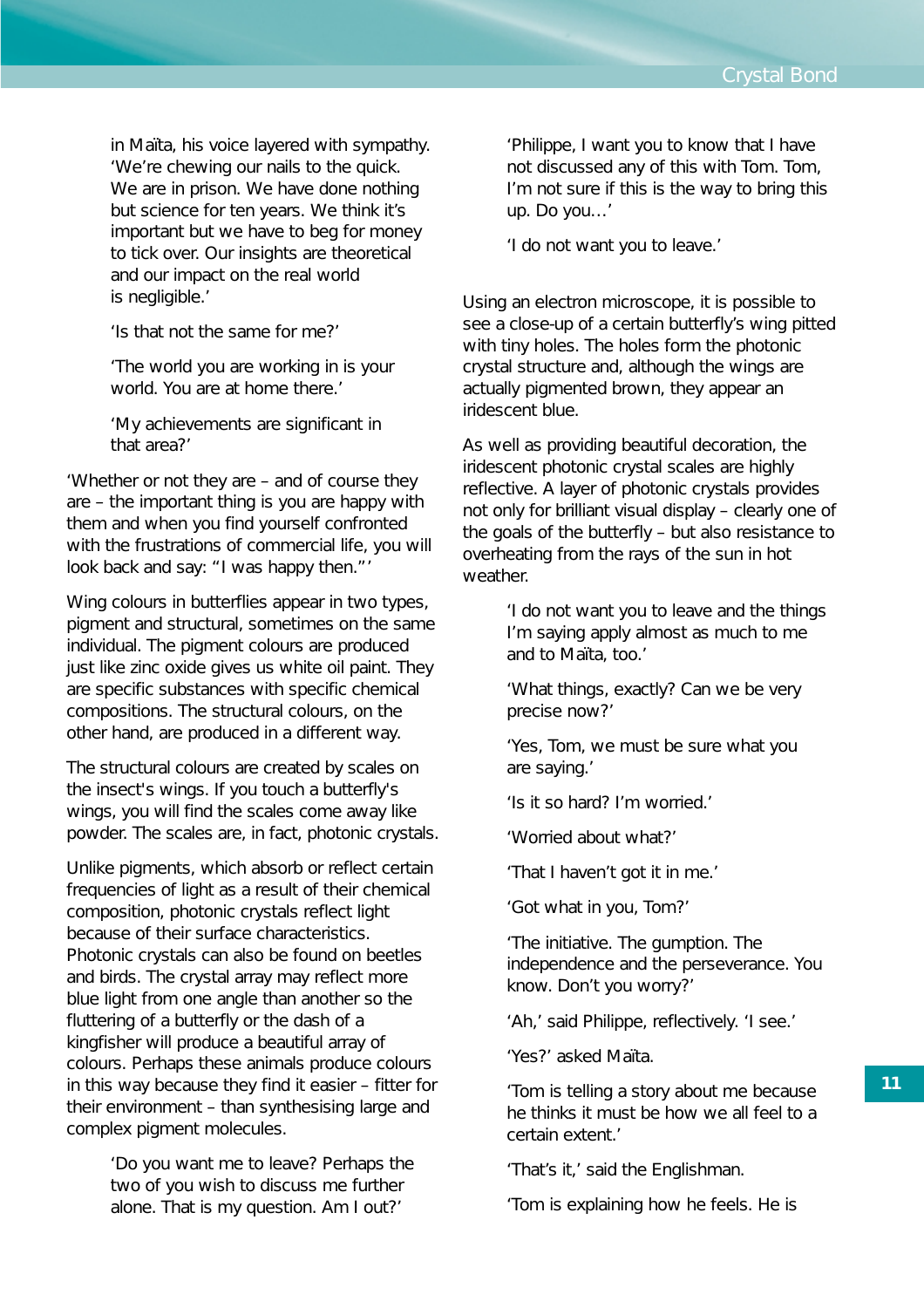saying that he will, after six months in the cold blast of the icily arbitrary winds of commerce, feel like running back to the shelter of the igloo of academia.'

Maïta laughed aloud. The tension was dispelled in an instant.

Approaching the problem from different directions, combining their talents and resources, Tom, Philippe and Maïta managed to develop a way of manufacturing photonic crystals. They also believed they could sell them.

They stood at the brink. Would they take the plunge together?

> 'You're making fun of me now,' complained Tom.

'I am, Tom,' admitted Philippe, 'I am.'

'There were better ways to ask the question?' chided Maïta.

'There are. But now I have asked it, tell me, do you think like that, like me?'

'I have never thought that I would continue for a whole lifetime just as I am, tomorrow just like yesterday. Is that a good answer?'

Philippe laughed aloud himself.

'If you had given me some hint of your thoughts, Tom, I would have approached this question with less anger and more, well, no… ultimately less hilarity.' He and Tom looked at one another. 'You have been candid. Let me put it simply. The applications we can envisage with the technique at our disposal are commercially desirable and, we believe, viable. If you will give me your hand and promise to stand up for me and for Maïta as we will promise to stand up for you and one another, for the sake of the shared ambitions of 20 years of friendship, is their any reason why we should not leap into space together?' Philippe held out his right hand.

Tom took Philippe's right hand in his. He crossed his left hand over his right and offered it to Maïta. She took it and, crossing her arms too,

she linked up with Philippe. Their arms they made a kind of crystal bond around the small lunch table.

As did their smiles, as they nodded and laughed.

The magnetic trains hummed rather than roared into the vast shed of the rail terminal. The atmosphere – both literal and figurative – of the great commuter intersection had been transformed since the public rapid transport vehicles (PRTV) had ceased to run on steel tracks impelled by electricity or diesel and friction. Now the PRTVs hummed suspended by a finely controlled electromagnetic field a few centimetres from their track, impelled by changes in the field to enormous speeds but with a completely smooth ride.

The absence of pollution – at least of particulate pollution – has meant that the glazed atrium over the vast concourse remains clean, allowing the play of sun, moon and artificial light to bathe the area in changing moods.

Times have changed on the concourse at Victoria Station in central London, too. There have been, over the years, many different outlets.

A unit appeared which housed racks of silver, heatproof bags for transporting ready-to-eat meals. The idea was that commuters would order their evening meal on the way through the station in the morning and pick it up in its special reusable packaging on the way home.

In the first decade of the 21<sup>st</sup> century, an enterprising business group created a modular shopping experience with a tiny footprint which, however, contained all the most important lunchtime destinations for harassed office workers. It was like a small walk-in arcade containing five tiny retail units: a sandwich and snack outlet, a dry cleaner, a counter with three public computers, a cash facility and a coffee machine. The entire unit could be lifted out and moved if the location proved unsuccessful.

Of course, the key and heel bar was a permanent fixture, while cheese shops, knicker emporia and so on ebbed and flowed with the tides of commerce.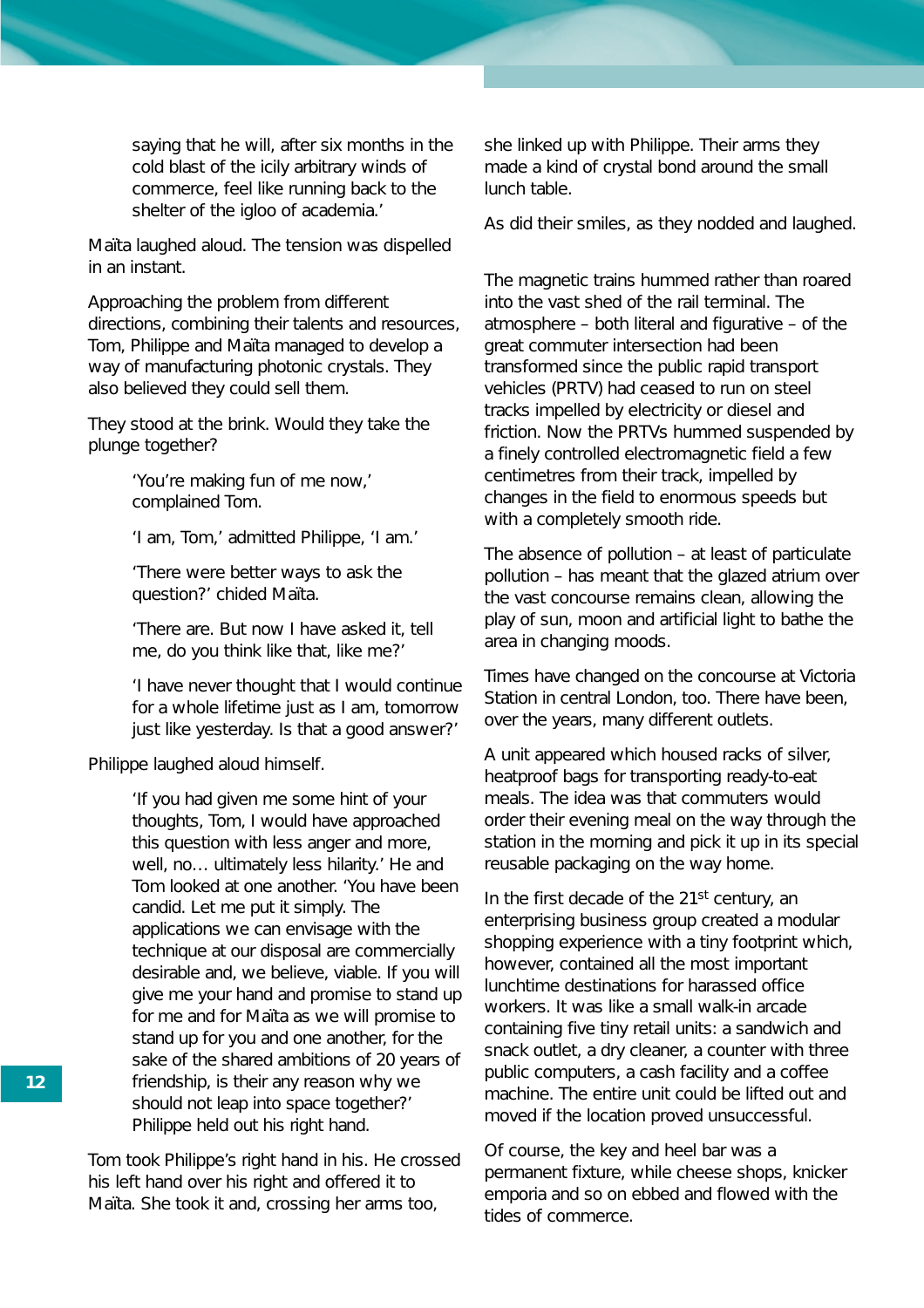Three years and two months after the conversation in the restaurant, at which Philippe, Tom and Maïta committed themselves to their business idea, a new outlet appeared – Crystal Bond. Rather unpropitiously, it was sited between a pub and the entrance to the underground toilet facility. The three of them sat, looking for all the world like a group of nervous travellers, perched on stools around a tall table. Maïta twitchily fingered her personal communicator, clearly awaiting a message. To pass the time, she opened the device clam-style and unfurled the soft keyboard from within. Her fingers barely stroked the touch-sensitive pads as she typed.

> 'Why don't you use VR,' asked Philippe. 'I use mine in English and French. I have it well trained.'

'This way, I start editing at the same time as I type. The text is cleaner straight away.'

On this, its first day, Crystal Bond was staffed by a single technician – found by Tom through his old department. In front of the outlet were two actors, dressed in the most extraordinary iridescent clothes. Their pierced ears were studded with remarkable jewellery which seemed to move as they moved. Their eyes were hidden by sunglasses which reflected the light of the concourse in a range of sparkling chromatic effects as they cavorted and sang to grab the commuters' attention.

At her stool in the pub, Maïta spoke a password to her communicator and was immediately in conversation via the device on her left ear. After just three or four sentences she nodded to her colleagues:

'It'll be here by lunchtime.'

The day chosen for the grand opening was Valentine's Day. It was an inspired choice.

A man dressed for the office entered the outlet. After a few words with the technician, he put down his computer case and sat at a carefully constructed console. The technician stood behind his chair. At an instruction from the technician, the man took hold of a joystick located in a

smooth dark panel in front of him. The technician reached his arm over the man's shoulder, helping to guide the joystick in his hand.

After a few moments' practice, the man reached into a zip pocket on his blouson. He removed a small book. The book was entitled *Thoughts of Love*. The cover was made of stainless steel and glimmered faintly. He handed it to the technician who turned the pages of synthetic ivory and smiled indulgently at the sickly sentiments within.

The actors had gathered three more people into the compact outlet. Adopting more of a showman's persona, the technician raised his voice.

'Place the object in the hatch…'

As he spoke he took the book and, flipping a switch, inserted it into a metallic chamber located alongside the screen. As he shut the door, a cartoon rendering of the book appeared.

> 'What else can you put in there?' asked one of the rubberneckers.

'Almost anything metallic. If the substrate is inappropriate, the machine computer will tell us.'

The man decorated the cover of his book using the on-screen colour swatches and the joystick. In just five minutes he had covered the cartoon book with his personal message of love and several symbols. The technician pointed to the screen. The man – who was a little short-sighted – peered forwards and recognised a touchsensitive button: *Finish*. He touched it.

Almost instantaneously the door of the chamber swung slowly open. The technician invited the man to reach in and retrieve his book. He did so and, as he pulled it from the chamber, turned it in his hand, watching the colours that were not colours ebb and wax.

Over the next two hours, 12 more people used the Crystal Bond outlet. At lunchtime there was a queue of users – who had come specially to see the new facility having been alerted by friends who had passed through that morning – and others who craned their necks for a glimpse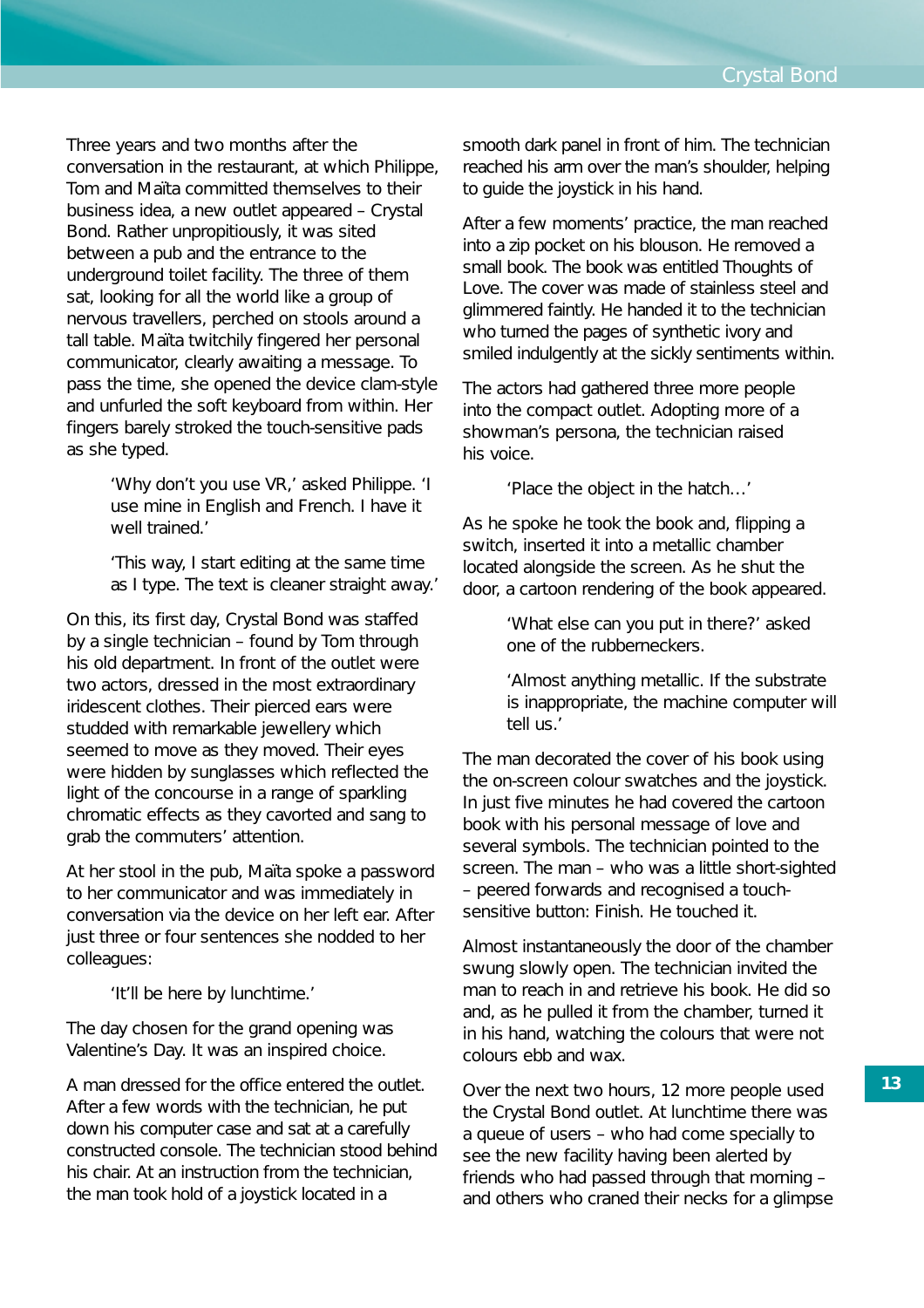of each miraculously quick plating technology.

From the point of view of the three friends, perched on their uncomfortable stools, the morning's business could not have been more successful. As the group around Crystal Bond began to thin, Maïta took another message and slipped to the floor.

> 'Here it is,' she called to the other two, who followed her to the centre of the concourse.

From the main entrance, a large ramp was wheeled into a dominating position in the centre of the warm floor tiles. Once in position, a faint hydraulic hiss signalled the lowering of the ramp from its wheels to the floor. Then an electric car followed onto the concourse.

The day was bright but cloudy. Through the vast, high, glazed atrium roof, sun and shade flickered overt the shimmering surface of the electric car. In response the panels of the vehicle shimmered into mesmerising brilliance.

Maïta, Philippe and Tom looked around the fascinated faces of the onlookers and then into each others' eyes, and nodded and smiled once more.

On another bright day three years hence, an electric car flashed quietly through a speed trap. The iridescent sheen on its metallic paintwork confused the digital imaging device which declined to capture evidence of the vehicle's identity.

The bright sun was uncomfortable inside the electric car; Maïta twitched the rearview mirror. With one eye on the road, she adjusted a dial on her personal communicator. The device communicated wirelessly with a power source in the lining of her suit. Imperceptibly, her clothing lost its reflective sheen and became light-absorbent.

'Conference,' Maïta spoke clearly to her communicator.

'Ready,' came the tinny reply, amplified by the in-car speakers.

'Tom, Philippe.'

After a few seconds, both voices were on line, greeting Maïta and one another. They dealt with some outstanding business details – a licensing opportunity for another industrial application and staffing issues at their headquarters. Then:

'I've had another idea,' said Maïta.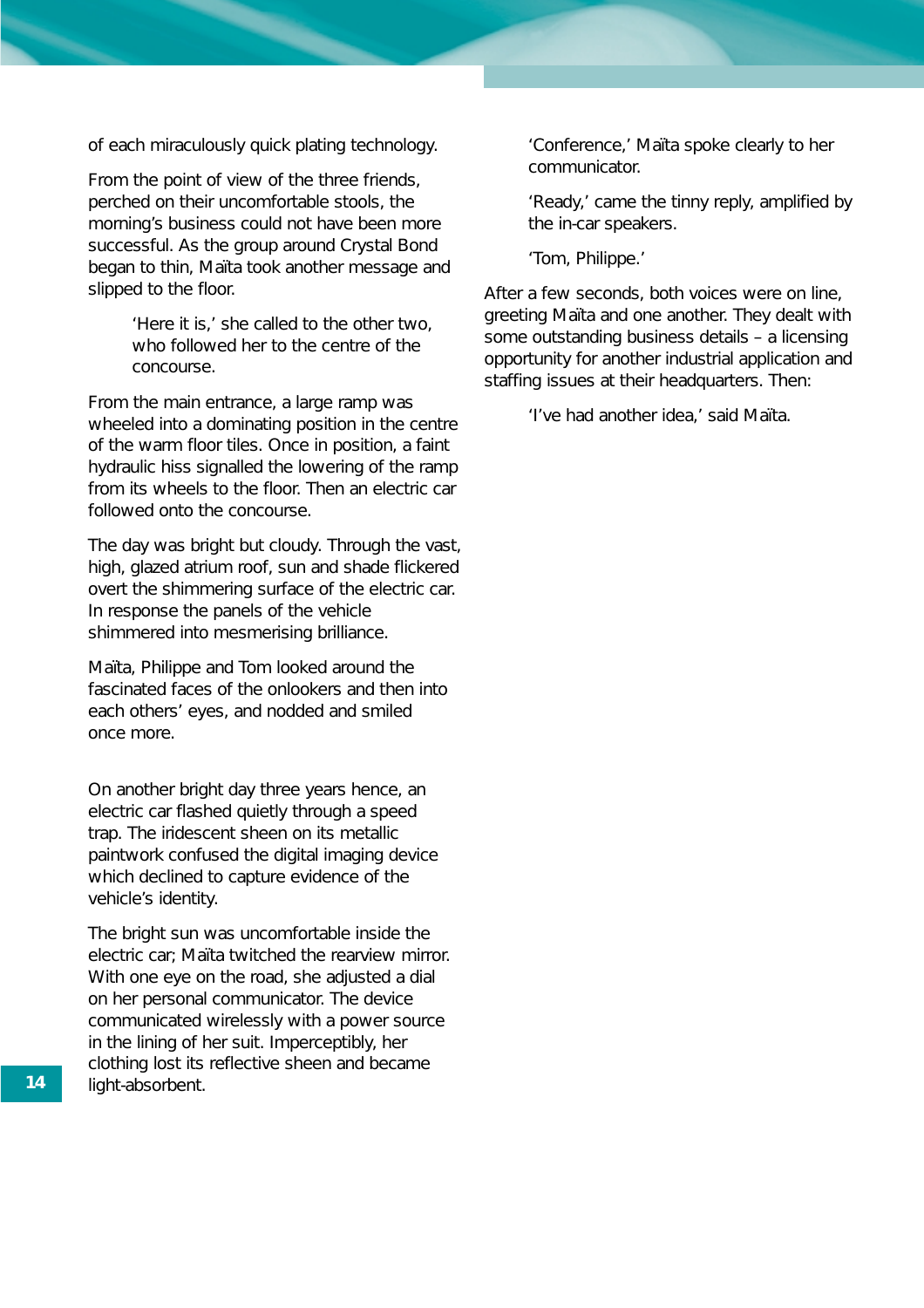## Ed the Brain Reader



The magnetic train hummed into the terminal. It was one of the newest public rapid transport vehicles (PRTV). The ride was as smooth as a slide in a child's playground and, on acceleration to 500 km per hour, just as exciting.

The PRTVs floated on a finely controlled electromagnetic field a few centimetres from their track, rather than rattling along on rails. It was anticipated that the wear and tear on these vehicles would be so minimal – air friction, internal damage from passenger use – that they would last as long as the tired old stock they had replaced.

As the train slid to a halt and slowly settled on its track and vertical buffers, the Chief Executive Officer ran her chair to the sliding doorway.

A prison is an uncomfortable place, she thought. There must be job satisfaction, but…

It was a privatised institution, one of three for which she was ultimately responsible. But she was not here in a managerial capacity.

The PRTV came almost imperceptibly to a halt. The CEO's PA pressed the button for the ramp. Her mind wandered a little as her eye took in

the grimy windows set like occasional wiry shrubs in the desert of the dull brown walls.

The CEO had been a teacher before entering business. Faced with a group of unpleasant schoolchildren, her satisfaction had been in making them a little less daft. But she had never taken full-blown pleasure in her work. There had been too much animosity – too much us and them – for that. Then, following her accident and the substantial compensation, she had invested in an MBA at Remote University, then had entered business by investing her own money, with some success.

The PRTV terminal was solely for access to the prison. She left her PA at the front security gate and met the prison officer delegated to show her in to the Governor's office. There was little ceremony and, as they left the platform, the Governor joined them for the brief journey to the medical wing. She was pleased; her reputation preceded her.

Time was – as always – pressing. There was a Board meeting later and nothing could be allowed to make her late for that.

The CEO and Governor Bingham arrived at a small, gloomy office festooned with cables and bursting with computers. The only light came from a pair of computer screens. One screen was paging through a sequence of photographs of people, places and things. The other displayed a set of graphs. Behind these two displays was a large plasma screen mounted on the wall. Faint shapes suggested that the screen might be turned on but that the lens cap was still on the camera to which it was connected.

> 'Dr Grayson, ma'am,' said the Governor to the CEO. Dr Grayson was beaming at her from a round, pink, flat face like a plate.

'Am I early or are you late?' blurted out the psychologist.

She was clearly nervous and regretted opening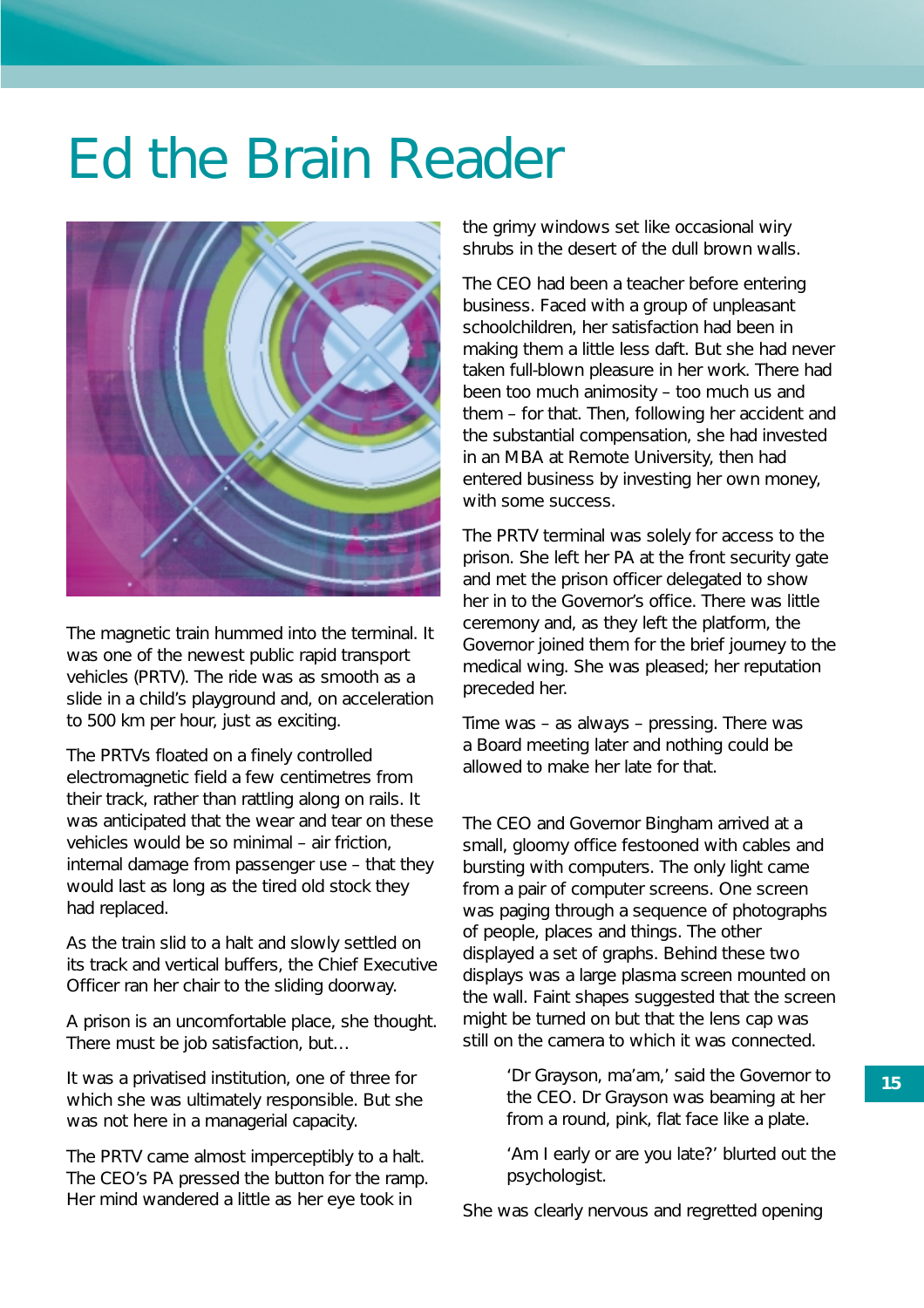her mouth the instant she said it. Governor Bingham stepped in urbanely:

> 'I'm sorry to have kept you waiting. Please go on, Dr Grayson.'

> 'Might I be allowed…?' The psychologist stopped again. She was unused to presenting her work to non-specialists and found it difficult to strike the correct tone.

> 'Dr Grayson has prepared a short introduction,' said the Governor. 'I would be grateful to refresh my memory, too. Ma'am,' she continued, meeting the CEO's eyes. 'I am absolutely sure that this visit will prove a defining moment in the war against terrorism.'

There was a faint shadow of surprise in the CEO's reply:

'Terrorism?'

The prison officer couldn't hold himself back.

'It's extraordinary, ma'am. The things we can discover. Sometimes even things they've forgotten. You'll see…'

'Is the volunteer, ready?' interrupted the Governor. The officer excused himself and left the dingy office. 'Terrorism suspects,' she resumed, 'are notoriously difficult to interrogate. Their minds are… confused where not entirely brainwashed. Reality and imagination are… well, how else would they commit the dreadful, indiscriminate acts we know them capable of?'

'This technique will pierce the mystery, ma'am,' put in Dr Grayson. 'You will see!'

'And, perhaps more pertinently, it will reveal that which the suspect intends to conceal.'

There was a pause. The CEO's eyes had narrowed with tension and there appeared a harsher glint to her eyes. It was clear she suspected her time was being wasted.

Then the three people in the office all turned their heads at once.

The panel behind the two computer screens abruptly revealed itself as a large plasma screen giving a view of an adjacent room. They saw the prison officer's hand move from the light switch and the flicker of the neon strips in the ceiling. The officer exited the room, then reappeared, helping what was obviously a prison inmate to the comfortable leather swivel chair in the centre.

The inmate sat back and the chair leaned a little under his weight.

'Is that man sedated?' asked the CEO.

'The technique at the moment requires the subject to be relaxed,' confirmed the psychologist Grayson.

'Dr Grayson has been working on this project for some time. This is the first time we have been able to encourage a member of the Board to see the results of this work. We are supported by the University research department…'

'Of which I am Chancellor…' cut in the CEO.

'Indeed, ma'am.'

'And of course the atrocity which led to your injuries should give you an interest…'

The Governor tried to cut the psychologist off in mid-sentence but was too late.

> 'You are suggesting that because I was crippled in a terrorist attack, I am likely to support future funding for your research into lie detectors.' The psychologist didn't reply. 'Lie detectors are, as you know, notoriously ineffective, less reliable than weather forecasting. I have read the data. I did not come to this meeting unbriefed.'

'No, no, no!' Grayson insisted. 'The briefing is out of date. This is not a lie detector. This is fact – or the extraction of fact.'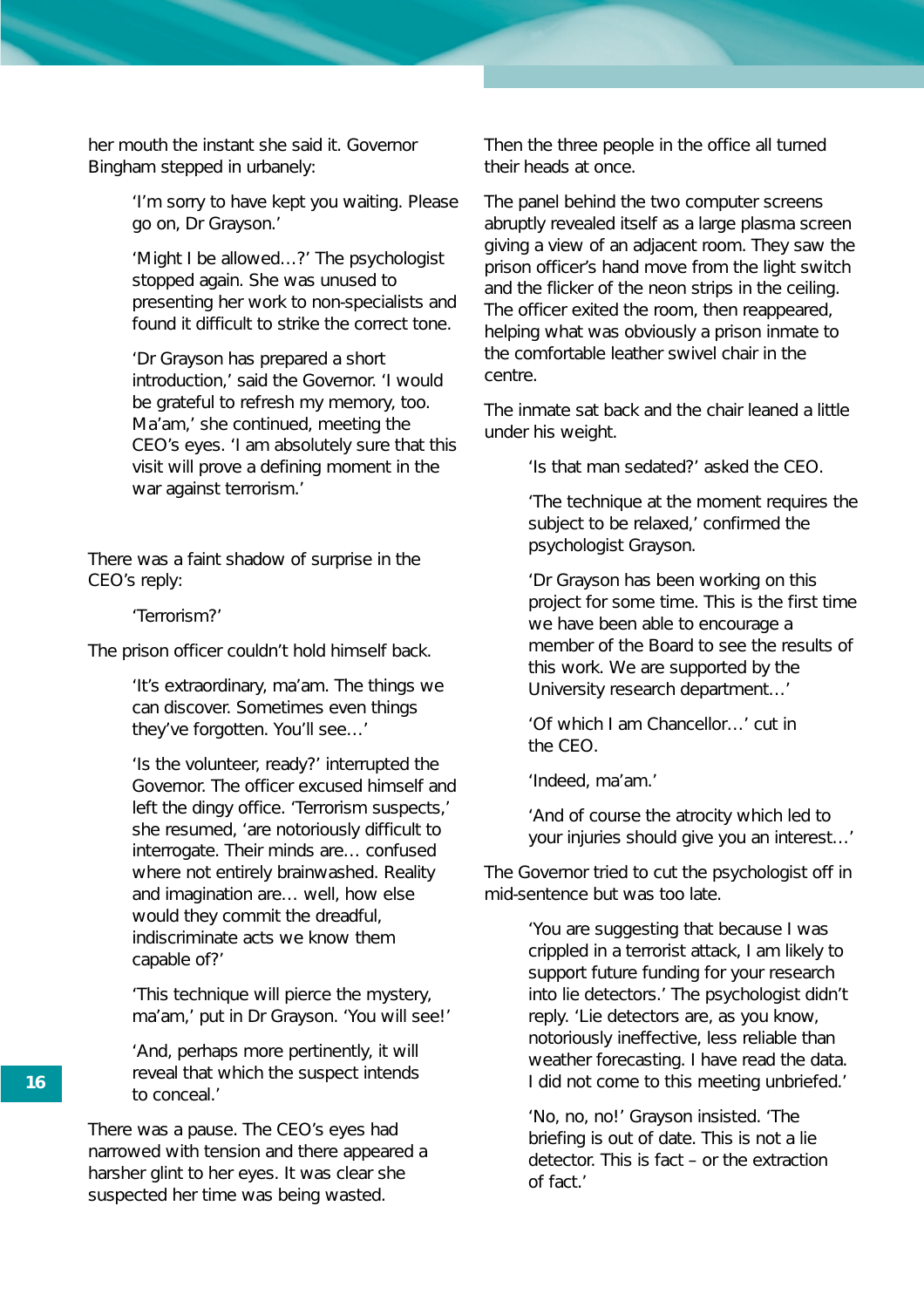There was real conviction in the woman's voice and it caught the CEO's attention for a moment.

> 'Dr Grayson, I will give this meeting one more opportunity to reach some conclusion. But, please, it must be now and in few words.'

Grayson took a deep breath.

'A lie detector works on the basis of apparent physical signals; respiration, transpiration, dilation of pupils and so on. The process is in the hands of human socalled experts. They must interpret the evidence. They have attempted to systematise their patterns of work but have failed to produce scientifically verifiable results. As you say, ma'am, notoriously ineffective.'

The CEO nodded and glanced at her personal communicator to check the time.

> 'Yes,' Grayson continued, 'but this process is different.'

The psychologist turned to the screen and pointed with a stubby finger.

> 'There, you see Nabil applying the sensors to the subject's skull. You see. And here!'

The psychologist turned once more to the computer displaying the empty graphs. The three women watched as the graphics sprang into life.

> 'The sensors and the interplay of information they receive… together they create a three-dimensional picture of brain activity. When we began this work we thought we would be able to identify the thoughts a person was thinking by analysing those patterns of cerebral electrical activity. We applied so many sensors – more and more – you could hardly see the subject at all. For years your alma mater has studied along this track. For years. But of course they were missing the point.'

> 'The point, Dr Grayson,' prompted the CEO.

Dr Grayson turned to the large plasma screen showing the inmate volunteer in the comfortable swivel chair in the interrogation room. The three women now saw that the interrogation room was also equipped with a wide plasma screen on which a sequence of photographs was being displayed.

'These are the same photographs as…'

The CEO's gaze drifted to the computer on the table in the office.

> 'Yes, ma'am. At first a random sequence. Then, the database – the Electronic Detective, really, or Ed as I call it – takes over.'

#### 'How?'

'The brain works by neurons sending tiny electrical signals. So, within your head, there is a mass of propagating electromagnetic waves. Ed's sensors know what the brain is doing – which neurons are firing – by collecting the electromagnetic near field "leaking" out of the head. Well, we found that of all the reactions – the mental reactions – there were one or two which we could recognise very clearly. Hunger was one. Not so much thirst, though we don't know why. We think it may have something to do with alcohol abuse and the subjects on whom we have been testing the procedure.'

'To the point, Dr Grayson,' Governor Bingham reminded the psychologist.

'Yes. Say, for example, Ed shows the subject a set of faces. Some of them we know are known to the subject. It is simple for Ed to learn the mental response that characterises recognition.'

'Ed knows when the subject has been shown something they have seen before?'

'Yes, but not just that. Ed can do the same thing with sounds.'

'Play a sequence of sounds in the same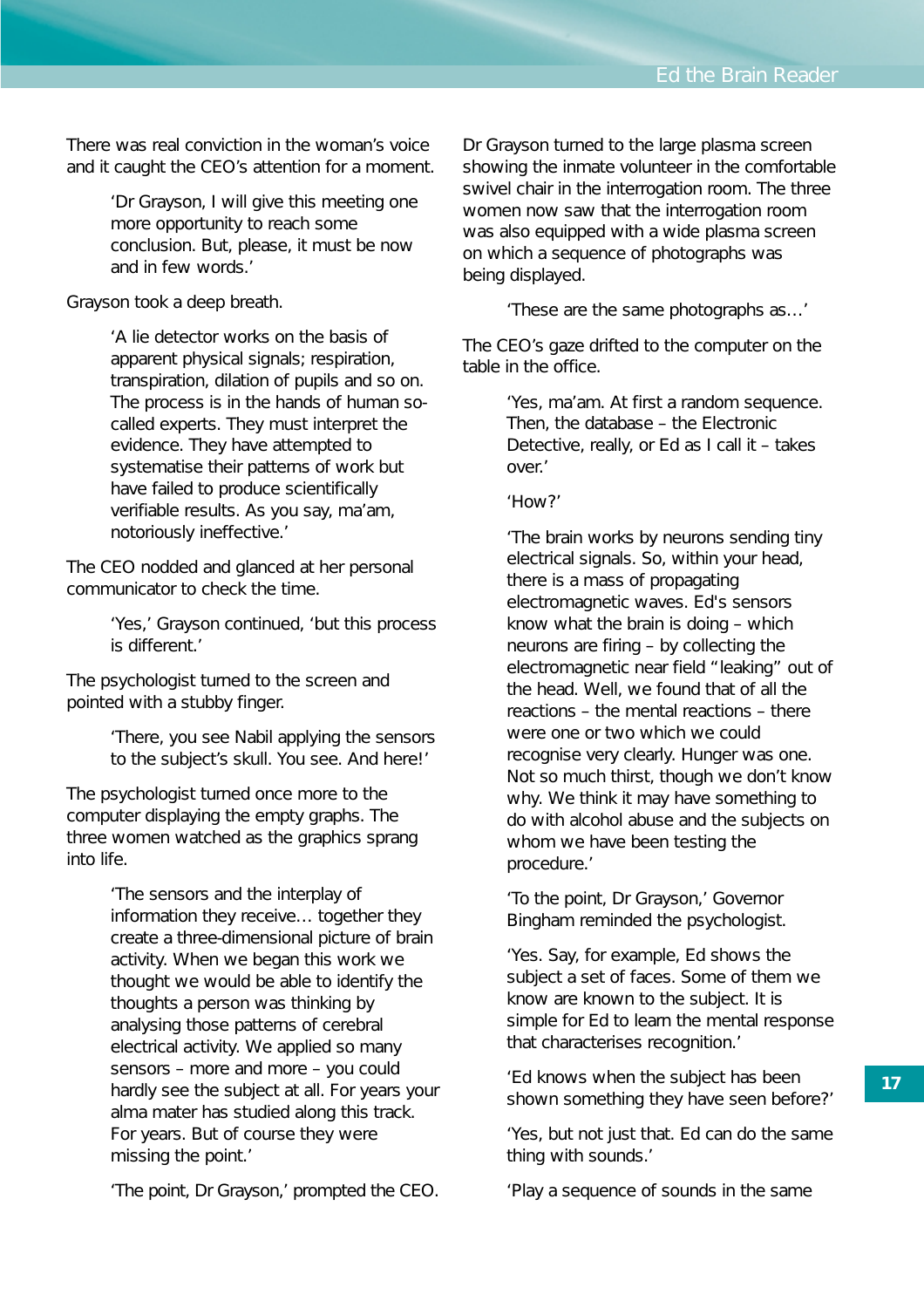way that he – it – pages through a sequence of images.'

'Yes, ma'am. But Ed is far cleverer than that. Ed can follow a trail. Ed can show a fixed sequence of images to learn about the subject's cerebral reactions – finding the "Aha!" spot if you like…' Dr Grayson laughed briefly at her own weak witticism. 'But then Ed can tailor the sequence – including aromas, possibly tastes, too, though we have not attempted that as yet – according to the last or previous response. Ed can search a database of literally millions of crime-scene images and lead the subject through them. If the subject gives positive responses to certain visual stimuli – colour or type of clothing, for example – Ed will search for crimescene images that bear similarities.'

'And the result in this case?'

'Please bear in mind, ma'am, that the volunteer's identity has been concealed from Dr Grayson and her team,' put in Governor Bingham. 'The investigation they have carried out has relied solely on what Ed has been able to discover.'

'Yes, of course. I would expect nothing less.'

'Ed created a trail of images and some sounds which led to the, well, implication that this man is an abuser of animals,' said Doctor Grayson, with ugly confidence.

'I beg your pardon?'

'Oh… abuser in the sense of unkind. He has been imprisoned for cruelty to animals, serially, over years, repeatedly.'

'And could we not have found this out in another way?' the CEO asked drily.

'I suppose it could have been, but it wasn't, ma'am.'

'The identity of the subject was carefully kept back as a control to the experiment,' repeated Governor Bingham.

'What do you want from me, today, Governor?' asked the CEO.

'Permission to widen the research to a greater number of volunteers, ma'am.'

'Sedated volunteers.'

'At present we must follow that track, yes,' replied the Governor.

'I will reflect on the question…'

'One more thing, please, ma'am.'

'Yes, Doctor?'

'You may be interested to know that the volunteer…'

'Yes, Doctor?'

'He committed a rape and murder in south-east Southampton in June, two months before his arrest. He recognises the crime scene.'

For the first time the CEO was taken completely by surprise.

'Has he confessed it? Was he tried?'

'He has never been questioned in connection with this crime. In addition, we haven't confronted him with the accusation. We have no jurisdiction,' replied the Governor smoothly.

'No. of course,' replied the CEO.

There was a pause.

'As I said, I will reflect on the question.'

Dr Grayson was about to jump in once more but the Governor interrupted:

> 'Thank you, ma'am. For your time and interest.'

Within two months, as requested by the CEO, Dr Grayson submitted a complete report on the work she had carried out at the prison. The summary form ran to over 11,000 words.

In her office in London, the CEO's desktop viewer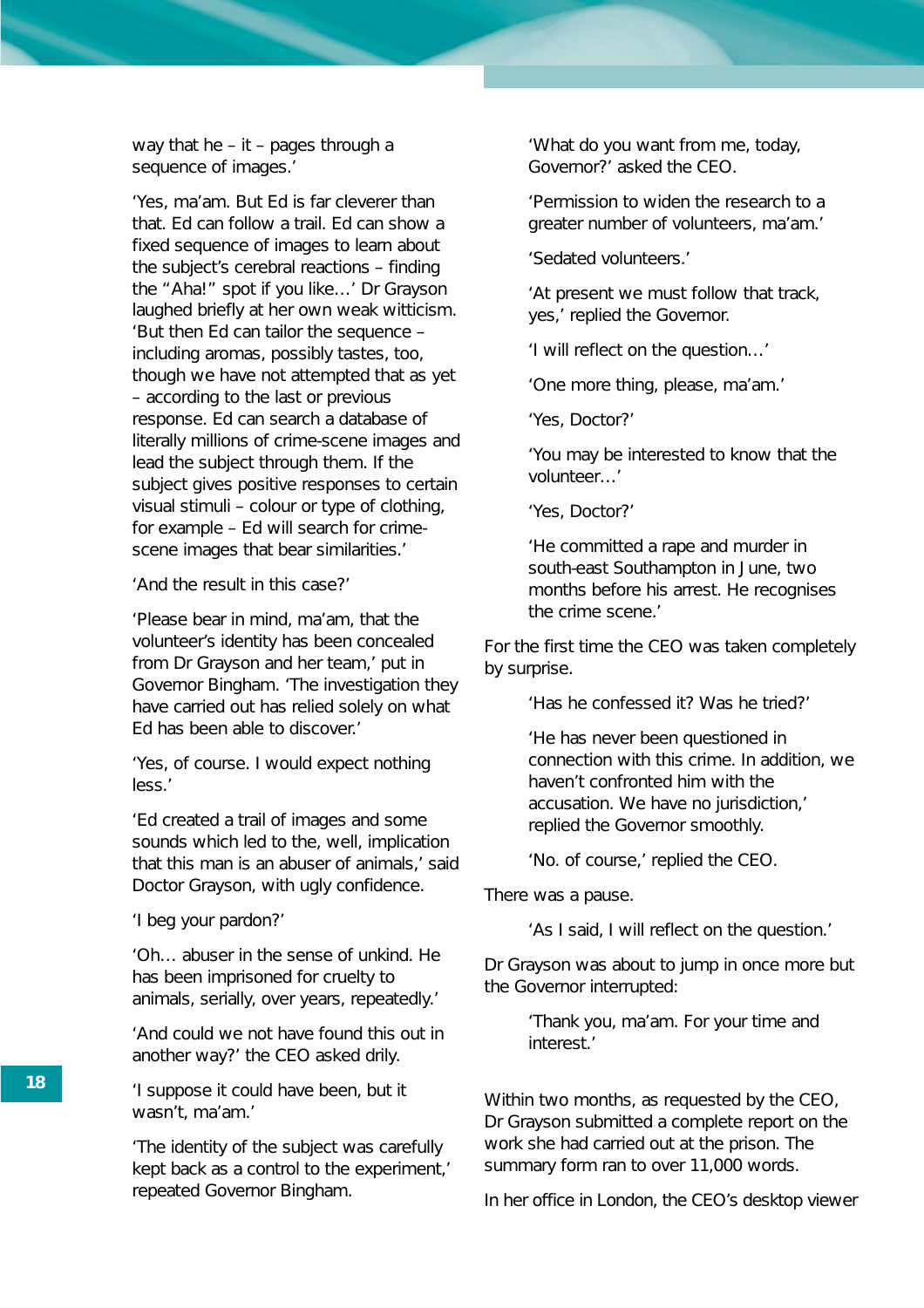was displaying security bulletins from a number of sources, Grayson's report being one of them.

The CEO had asked not to be disturbed. She flicked the mute button on the video link that showed her PA discouraging visitors in the lobby to her office. In the unnatural quiet, baffled by the thick sound insulation in all the walls, floor and ceiling, she scrolled a few pages.

It claimed that 62.7% of UK businesses had suffered a security breach over the last two years. Of organisations who considered their business information as 'critical or sensitive' 45.6% had suffered an 'extremely serious' or 'very serious' breach, usually the result of user error.

She opened another file. It covered a terrorist attack in West Africa. The country's security services had been on a heightened state of security, yet the British passport holders had been afforded VIP treatment – in other words, no intimate body searches. This was, apparently – her fault.

The CEO turned to her diary and dictated:

'Security is remarkably effective. Loopholes are few. Operators become careless, therefore, because the system appears so robust. For example, some years ago hard drives detailing US and ex-Soviet nuclear missiles were missing from Los Alamos for 21 days before they were reported. The site was so secure, staff believed the missing hard drives would turn up – that they had been misplaced like a set of car keys…'

Worse still – though not yet in the public domain – a group of nationalists in south-west China had recently penetrated a facility storing weaponsgrade nuclear material and attempted to build a crude nuclear bomb. Security was not tight enough to prevent the terrorists gaining access, but it delayed the arrival of the security services themselves as their procedures were used against them. It was a matter of debate whether the incompetent bomb builders, given more time, would have succeeded in detonating their device.

The CEO's personal communicator indicated an incoming message by flashing its screen. The device resembled a wireless PDA in a clam design but was small enough to be worn on the wrist. Hers was lying on the desk alongside a soft roll-out keyboard for typing quickly and comfortably. When in this building, the wireless device had to be plugged into a fixed optical communications network or it would be useless. The whole headquarters was full of telephonic white noise to prevent mobile communicators from being used as remote detonators or bugs.

> 'Good morning, ma'am,' said the face on the communicator screen.

'Good morning, Governor Bingham. What do you have for me?'

'Would you like the video review or my summary, ma'am?'

'Your summary, please.'

'Dr Grayson's work with the University has been continued and developed. The purpose of the project – at first solely imagined as an Electronic Detective – has been broadened. All the same,' the Governor continued conversationally, 'the name Ed has stuck...'

'I understand the new designation is BR.'

'Yes, ma'am, for Brain Reader. But Ed seems easier to remember and use  $\blacksquare$ 

'Go ahead, Governor. It isn't important.'

'The scientists' understanding of how the brain works has developed. The current version of Ed enables us to make much more direct links between what the mind is thinking and what the brain does when that happens.'

'And, therefore, to read the subject's thoughts…'

'In addition, ma'am, measuring brain activity also allows us to monitor physical and mental well-being. We believe it could be used to understand how the brain learns complicated processes, such as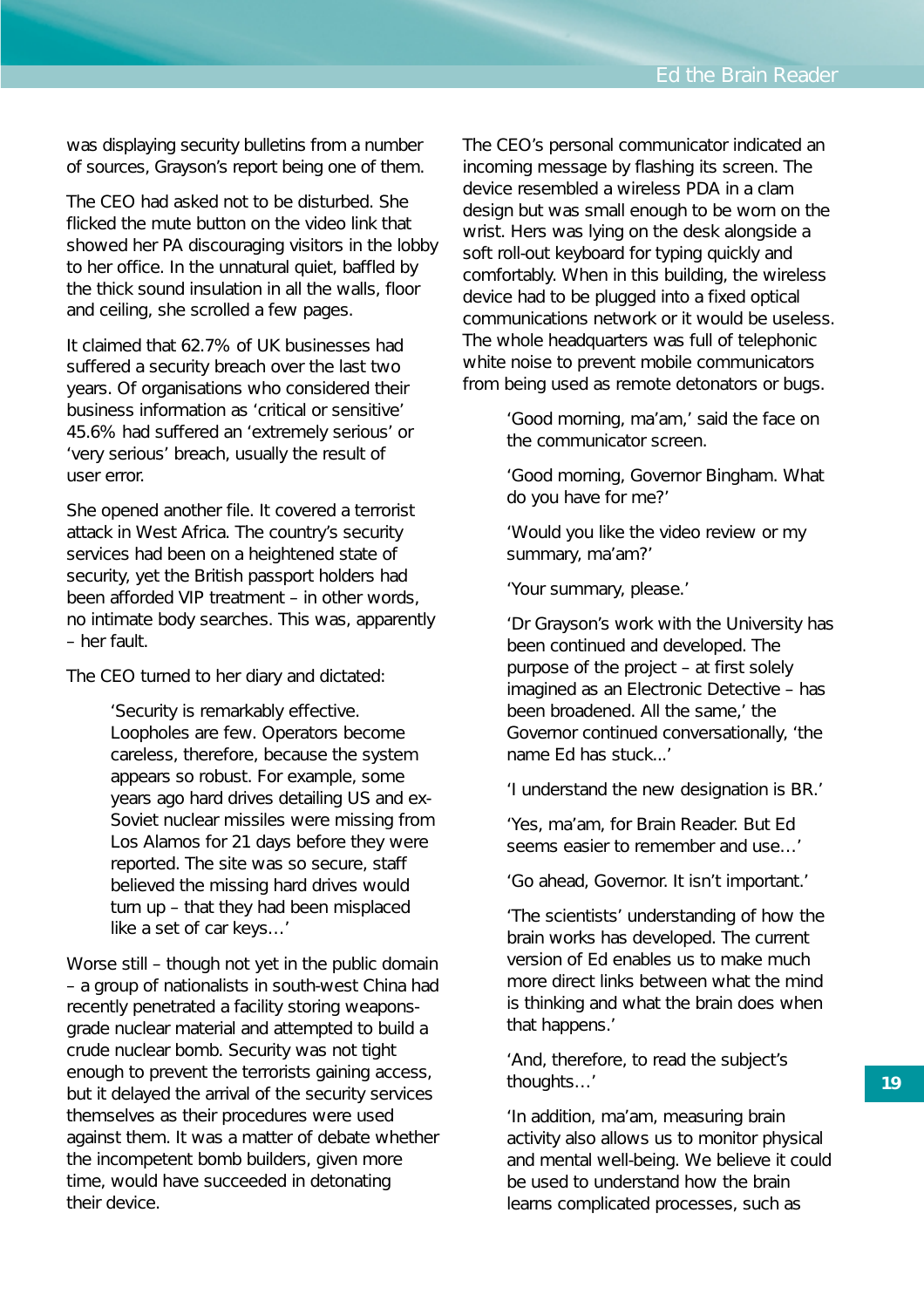learning to drive. Perhaps those processes could then be taught – or even implanted – raising the performance of poor drivers who would otherwise be denied a licence.'

'I understand that there are what we might call benign applications. What about our field, yours and mine?'

'At Ed's current state of readiness and sophistication, Ed could be used to identify terrorists on the basis of their thoughts prior to boarding a plane.'

'Is this feasible? What is the size of the device?'

'At this point in time, no more than a single portable computer with a fast data connection. The connection leads to a single device – rather like a helmet – in which the sensors are now embedded.'

'How many, out of interest?'

'There are 4,617 in the current version 6.9.'

'And how quickly can it detect? Is it feasible?'

There was a pause while the Governor reflected.

'Ma'am…'

'Yes, Governor?'

'This project is designed in the first place to lead criminals to confession. You wish it to perform miracles of prevention. I have no doubt that the technology will be capable of doing what you require. Perhaps soon. After all, even the portable device can use Dr Grayson's database – which we have continued to expand logging new crimescene data on a weekly basis – by accessing it remotely. The results are startling. Since your authorisation, CID inspectors have cleared large backlogs of case work, based on these investigations. Our short-term detention area, as you know, is devoted to these investigations alone, because the database is accessible. Remote access is feasible…'

'And have you attempted unsedated subjects?'

'For the applications you seek – for prevention in the areas we have discussed – that remains a stumbling-block. But with willing subjects we might be able to use the technique in the treatment of certain mental health issues. Ed should be able to identify more clearly than human diagnosis the precise nature of specific mental illnesses. Ed may also allow us to track the mental state of potentially dangerous subjects – sexual criminals, for example. With close, periodic scrutiny by Ed, it might be possible for these people to remain in the community…'

The CEO glanced at a blinking message symbol in the corner of her screen. She touched it with her forefinger.

> *From: Market Preview, Department for Science and Future Technology*

*Subject: non-invasive brain reading*

*Message:*

*Market estimate £10 billion within 10 years. £100s of billions thereafter.*

The CEO closed the message.

'Thank you for your involvement in this project, Governor. I understand your reticence. Be assured, your work has not gone unnoticed.'

'Thank you, ma'am.'

Neither woman closed the call.

'Ma'am?'

'Yes, Governor?'

'The device has become, effectively, a brain reader.'

'Yes, Governor.'

'May I ask what further you are minded to do with this technology?'

'I will reflect on the question.'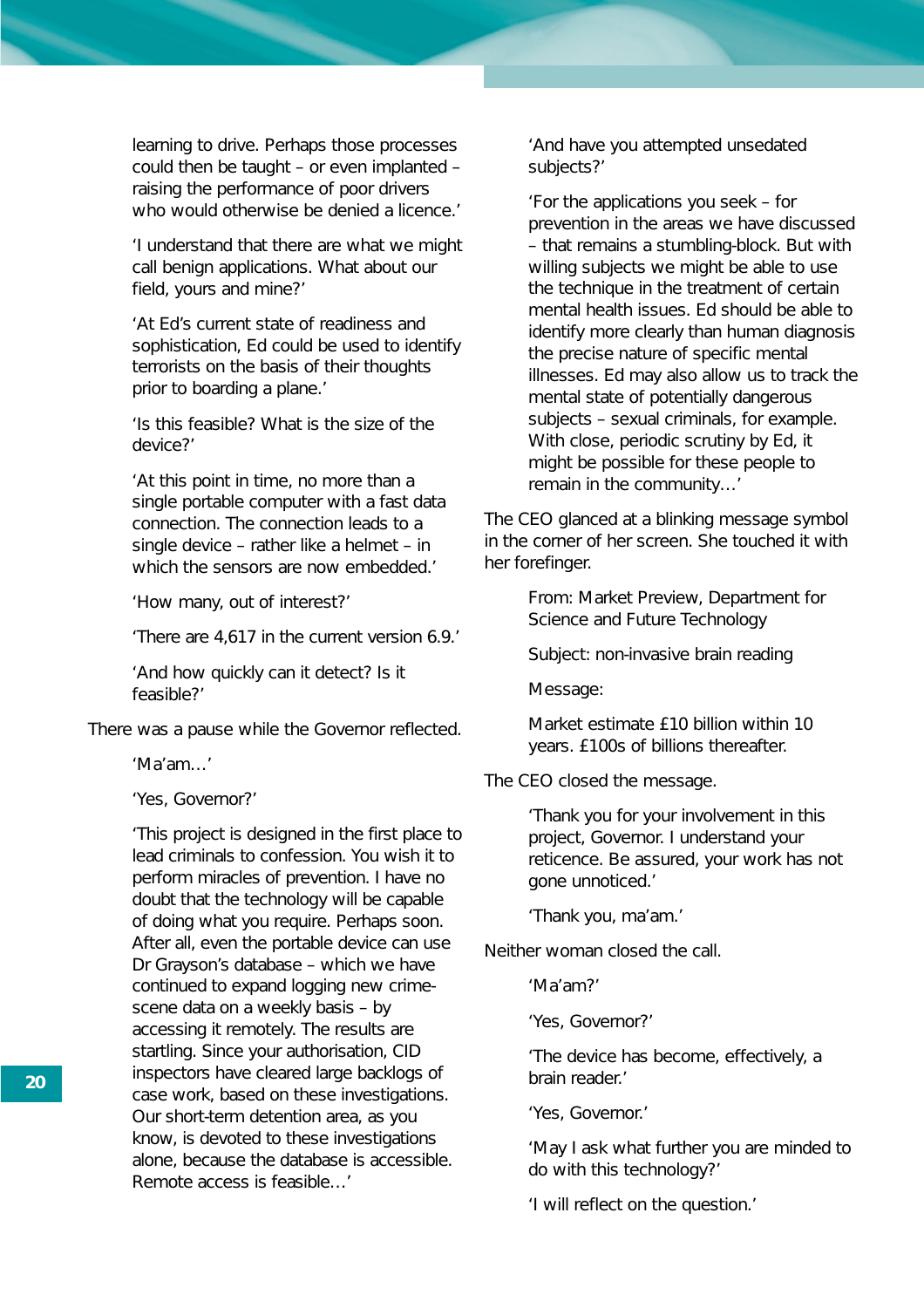# Tiny holes



Tiny holes can be important. Security is often a case of plugging tiny holes. You know they are there; after all, no system is foolproof. It is up to you and your agents to find the holes – not necessarily the bad guys – and stop them up.

I had my first lead from an experimental interrogation technique being trialled at one of the Remote University campuses. The campus was near a high-security privatised detention facility where some experimentation was being carried out.

Being Remote University, the premises were small, teaching rooms with no student access. Security here, therefore, was good.

I gained access to a corridor running along a set of lecture rooms. I like to take advantage of these opportunities to look around new environments, so, when I met one of the professors, I showed my ID and asked for a tour of the facility. He hitched up his teaching robes and showed me the technical room on the ground floor and the hatch in the ceiling leading to the multiscreen lecture room.

It also gave me an opportunity to quiz him about his colleagues.

'Professor Miah,' I said, clocking the identity panel on a wireless device hanging round his neck, 'do you know of Dr Grayson's work?'

'In what way might I know her?'

'Well,' I took a guess, 'you are both in the communications field. I thought…'

'My work is concerned with interpersonal communications and data transfer and handling. I have never been involved in exploring the drugged consciousness of imprisoned criminals.'

'No,' I went on, 'I suppose there isn't much connection…' I let the sentence hang but he didn't take the bait.

'I can tell you where to find Dr Grayson's office, if you wish,' Miah told me, stiffly.

'Thank you. I have directions,' I told him.

We didn't really hit it off.

Grayson's team had been doing some amazing work. They had a brain reader coupled to an evidential database that could track through a criminal's memories and home in on things he or she had seen before. They called it the 'Aha!' spot. Apart from clearing whole caseloads of insignificant unsolved crimes, now and then – like a lucky hobby archaeologist – they found a real gem. And then they called me.

> 'These are the faces he recognises,' said Grayson, spreading three pages of A4 hard copy in front of me, four mug shots on each page. Each was identified by name and identity card number. Three of them were of interest because I already knew more or less who they were.

I sat through two and a half days of the same sequences of images Grayson and her team had shown the criminal-turned-informer. I suppose it didn't take that long for the brain reader to show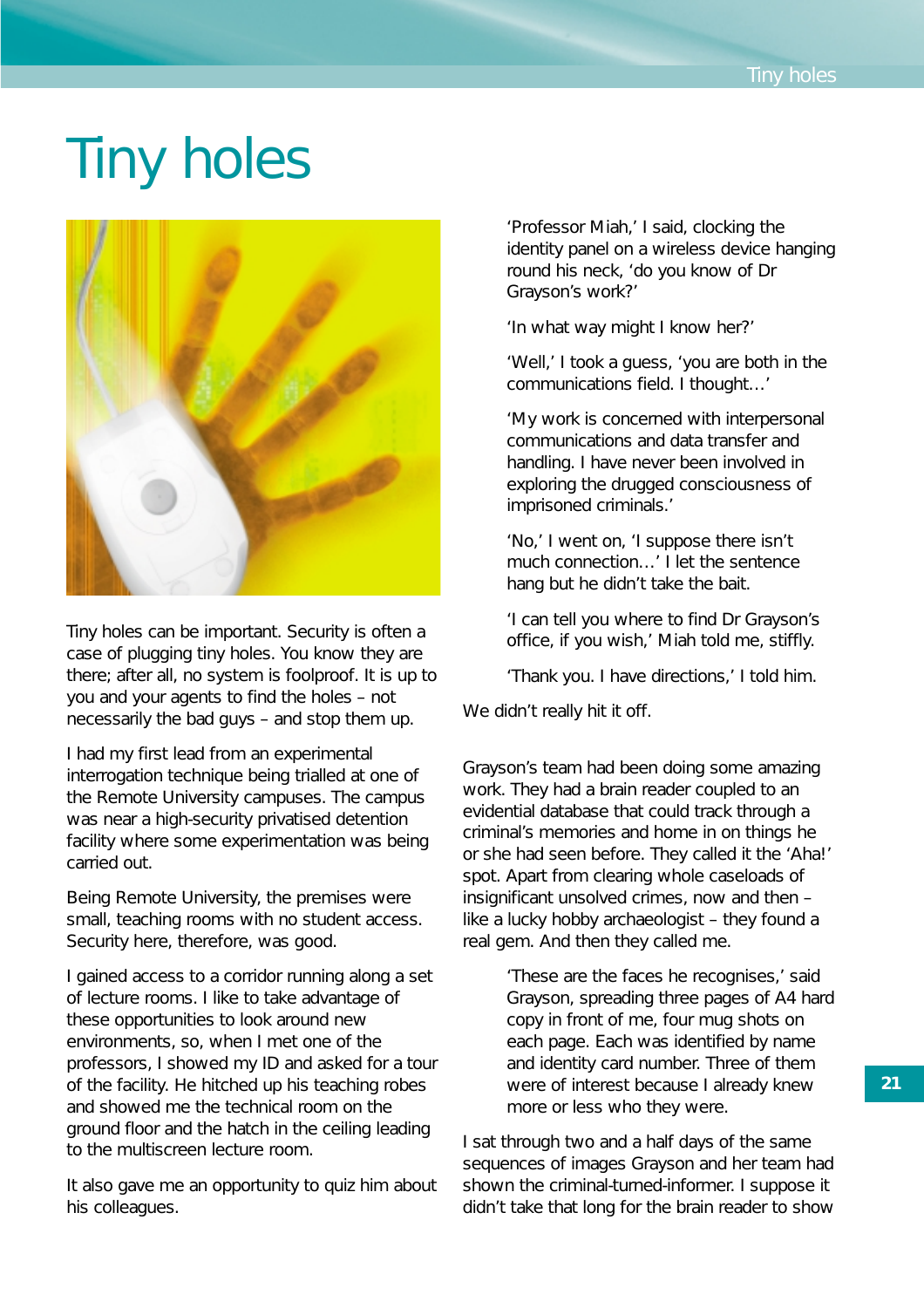them to the informer, but I had to read the evidence notes as I went through them. I got a feel for the organisation, what they wanted and what they didn't like.

The best part was where the brain reader system – they called it Ed for Electronic Detective – took the informer through location evidence. Again the database began its search with almost random images – photographs, drawings, maps. As Ed homed in, however, the psychologist Dr Grayson showed me how they had learned to distinguish between places the informer recognised from having been there and places he – or one of his group – were planning to visit. The brain reader detected a different sort of 'Aha!' apparently.

A harbour on the south coast of England.

At the end of the third day, I went to a privatised detention facility close to the Remote University teaching and research campus. This was where Grayson and her team had been interrogating detainees.

I met the Governor, another woman, called Bingham. She gave me escorted access to the informer who told me nothing.

Dr Grayson came with me. I was able to offer certain inducements to the informer if he should feel inclined to tell us more. Obviously the man hadn't realised what the brain reader could do but regretted submitting to the procedure. In any case, Dr Grayson was convinced she had everything of interest, but then a technologist will tell you there's no difference between a really good electric piano and one made of metal and wood.

Faced with the informer's refusal, I suggested we could go through the process as a legitimate investigative technique without the informer's permission, but it turned out the procedure only works on a willing or – for this we had no permission – sedated subject.

I took a public rapid transport vehicle direct from the prison to Southampton. The PRTV was virtually silent and, once it had accelerated to cruising speed, I slept. After all, the magnetic impulsion system moves you at about 450 km

per hour and at that speed the view out of the window is a blur.

While I was on the train, I knew I wouldn't be able to communicate – the impulsion field is too strong for personal communicators. Also, like the prison, the trains are full of white noise to prevent remote detonation and so on. But I now more or less knew the general intended location of the attack and needed to put defences in place. Before leaving the privatised prison, I spoke to the Governor again and – as I suspected – she had a shielded room from which I was able to use my personal communicator to upload and distribute the intelligence I'd collected.

What comes next I was able to piece together only with hindsight. I was chasing behind them and time was not on my side.

A couple of hours before I left the prison and about 50 km from the PRTV dock at Southampton, two men and one woman brought a small craft into a sheltered bay. The navigable part of the channel into the bay, bounded by sandbanks even at high tide, was narrow. Luckily for them, the shallow draft of their vessel allowed them to slide alongside a much larger craft leaving the bay. This was an unexpected bonus for them as they might have expected to be challenged at this point. As it was, their entry into the harbour went unnoticed by the regular security staff.

My people weren't yet on the scene, of course. If they had been, they'd have clocked a word recognised under sedation by the informer. At the time, I just thought it was a hint at some kind of religious message: hope. From the deck of the larger craft, though, the name of the smaller boat could clearly be seen: *New Hope*.

After the channel, the bay was busy. There were many small boats – almost all of them leisure craft. The occupants of the *New Hope* were dressed for leisure too, although beneath their carefully chosen sportswear, they had on thermals and waterproof Gortex garments to protect them from the spray of the deeper waters they had recently – illegally – crossed.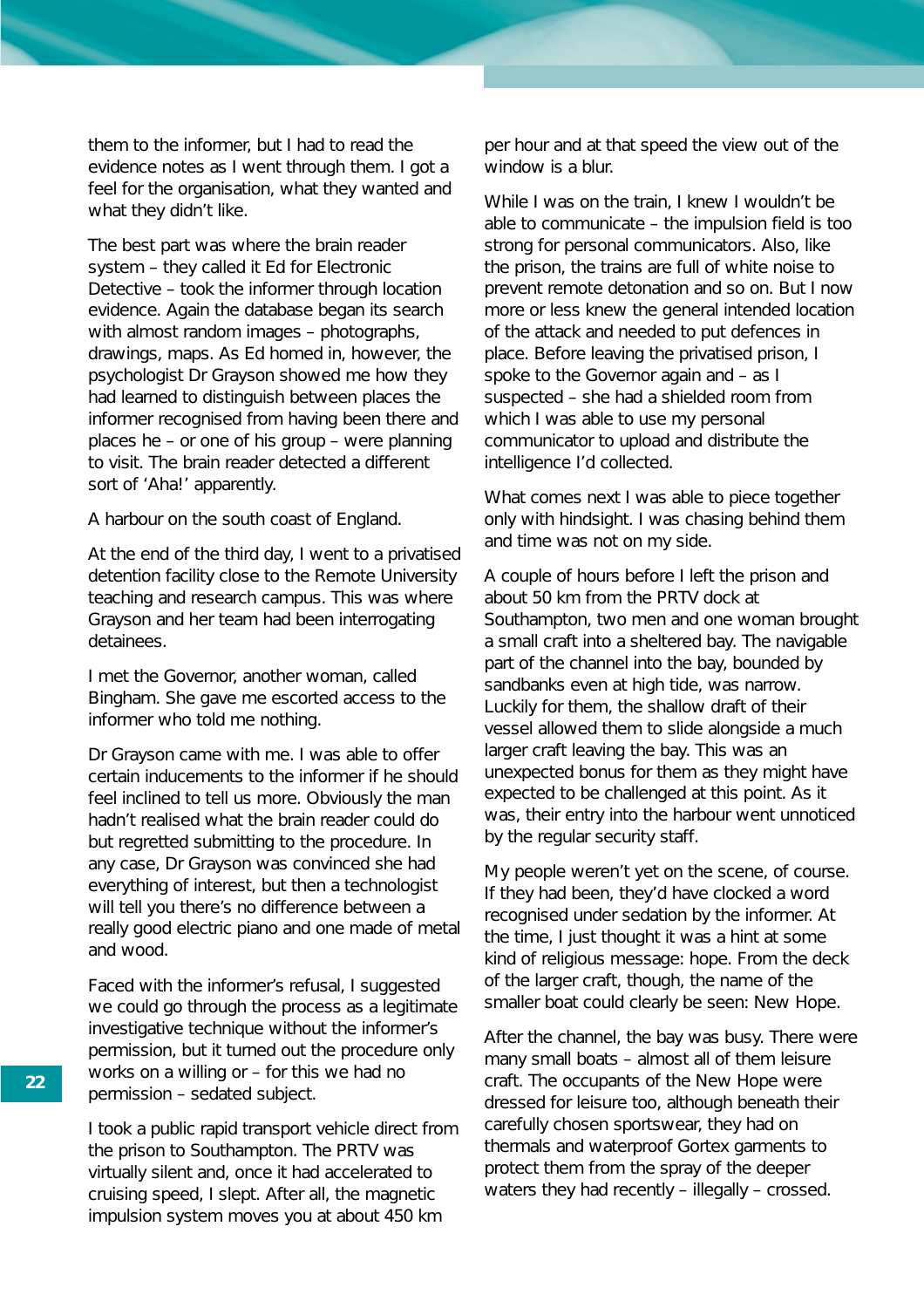The crew of the *New Hope* had taken advantage of the fact that it is difficult to police the seas. Up until recent times, pirates were rife in many of the world's seas and oceans. Only since GPS identifiers became mandatory have the international authorities begun to police the world's waterways more effectively. If a ship is obliged to have a unique recognition code linked in to its GPS equipment, it is a simple matter to ensure that a database of sea-going craft is maintained and updated. Any vessel not on the list – or unable to respond to a request for GPSbased identification – can be stopped and searched. And then possibly impounded and the wrongdoers aboard arrested.

However, boats travel in and out of small ports each day without GPS identification. They are small enough not to be required to have the system on board by law. For me, it should be like the register of personal communicators which are all unique-coded and linked to identity card numbers to deter theft. However, boats registered for inshore use aren't required to join the system and, although I don't know for sure, it must be a loophole which is routinely exploited.

Sometimes, where shorelines converge and small distances on sheltered waters can be crossed in favourable weather, this loophole can allow contraband or dangerous goods or people to be moved from country to country. Chains of islands can be exploited to smuggle large distances by island hopping. In the case of an island nation, the problem might not be with illegal international imports of contraband items or people, but relocation within the country itself. For example, a facility on a shoreline – such as a power station – might be vulnerable to attack from the sea, from a small craft launched from a nearby leisure port.

Like I said earlier, there are blind spots and blind times in any system. In the case of the GPS system, some atmospheric conditions can cause signals to be lost. Equally, demand for signal time has expanded enormously since the inception of the systems at the end of the 20th century and periodic downtimes have become – if not common – a repeated occurrence.

The final and most important loophole, though, is the availability of a ship to intercept a suspicious signal or a no-response. Money and staffing levels, obviously.

The distance travelled by the *New Hope* that morning was just 25 km. Winds were light and the small electric motor meant they had spent nearly three hours on the water already. Yet they had not been intercepted.

In the United States of America, colleagues of the *New Hope* crew had launched a mammoth set of GPS tracking demands over the public internet. They had access to high-speed optical communications nodes – possibly in educational facilities or businesses – and were able to send and request massive droves of data. Concentrating all the processing power at their disposal, they managed to launch a denial-ofservice attack that had created sufficient blind spots to allow the *New Hope* to pass unchallenged from an offshore island to the mainland. Now the craft was in the bay, it was unlikely that they would attract attention. They were, in any case, legal once more.

The bay served three different sets of public moorings, each with its own sailing club. The popularity of sailing is a response to the decline of motoring.

The internal combustion engine was an exciting technological development. For years, the world's developed economies were powered by explosive fuels. More recently, electric and hydrogen cell vehicles have taken over the roads, removing the buzz of acceleration, noise and personal control from travel. Even the small commuter planes that a few years ago replaced long-haul flights in short hops were quieter than their early 21st-century predecessors. Whereas in the 20th century, fast driving of explosive-fuel private vehicles was the acme of individualism, today's alternative and renewable technology emphasis means that sailing has become the new petrol.

Alongside this, the onset of global warming has made sailing an occupation that people find amenable for more of the year. Warmer temperatures more than make up for the larger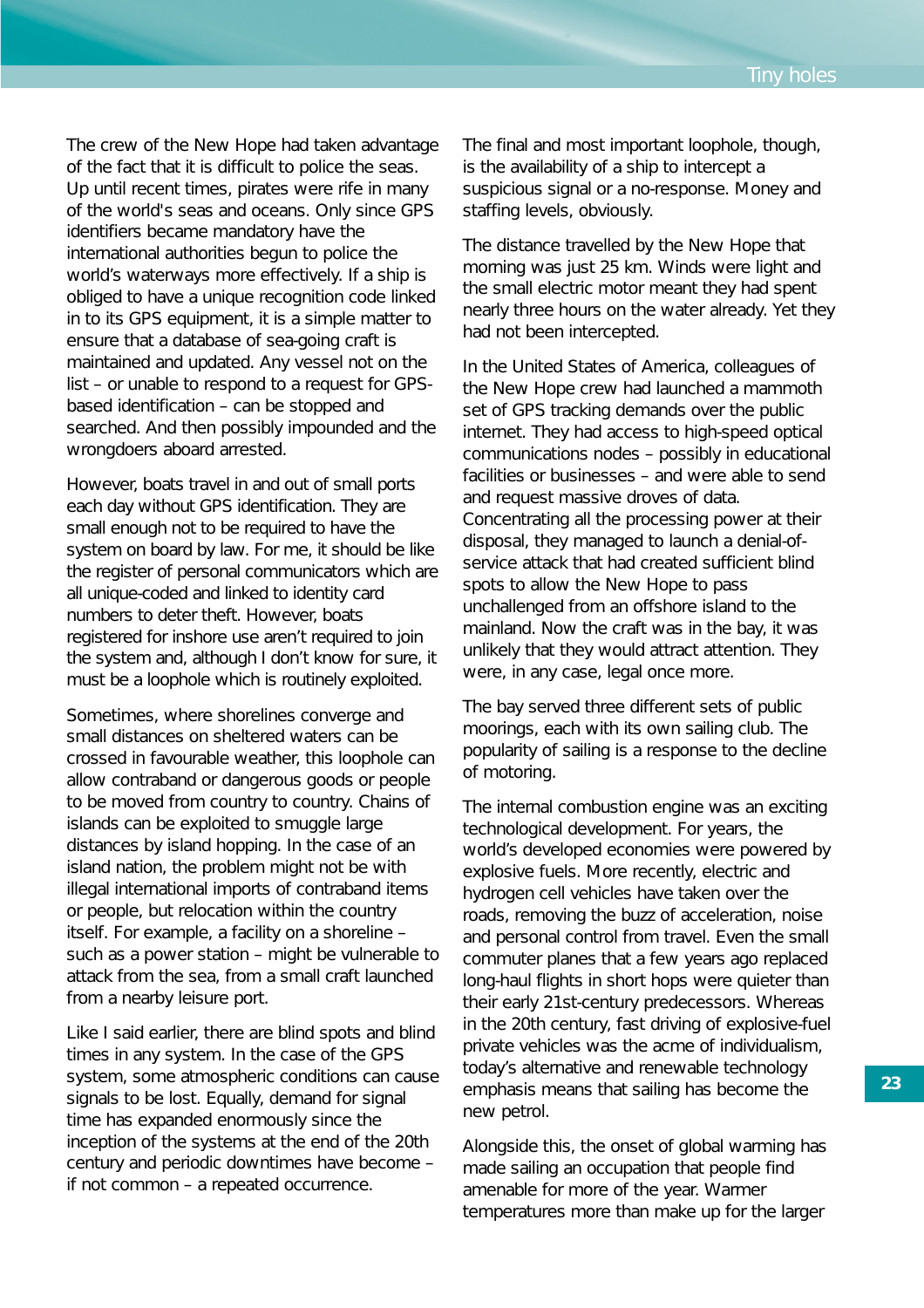number of rainy days. And, of course, increased winds make for more exciting speeds, albeit much slower than the old combustion and compression engine hobbies.

I later discovered in person that the *New Hope* headed up the bay and found a mooring alongside the smallest of the three sailing clubs. The three brought their small craft up as close as they could to the jetty. They gave the appearance of lounging holidaymakers. They seemed from a distance to open a picnic hamper and drink heartily from bottles of champagne. They were audible but not noisy. After an hour or so in the receding tide, the *New Hope* was beached in the mud, standing level on its twin keels. One of the two men put on a suit, stepped into Wellington boots and waded across the mud to the shingle and slime beach.

I later spoke to a member of the sailing club who noticed the stranger. He told me that there was something odd about the clothes he was wearing.

A metre-high concrete retaining wall lined the short strand. The man – who was bearded – vaulted onto it and took a couple of steps into the pub garden. He took a seat at a table in the shade of a communications mast. It cast a grid of grey lines across the back of his pale sweatshirt, like the bars in a prison window.

He was joined by another man with dry skin and violent red hair, brushed wirily away from his forehead. No one knew it at the time, but this was another of the faces on Grayson's printout. We picked him up early in the operation.

After just a moment the two men crossed the garden and the car park and made their way into the dry dock. Four boats stood on rough wedged wooden props and two on more sophisticated hydraulic lifts. All six sported large solar arrays capable of capturing enough energy to run water-purification systems, plus navigational and microwave cooking needs.

In addition, the photovoltaic cells provided energy for a small chemist's laboratory equipped for the synthesising of artificial chemical odours. The two men climbed a ladder leaning up against the side of an 11 m boat that had, simultaneously, an air of undergoing a refit and being thoroughly lived in, with laundry hung out to dry all along the rails. The red-haired man and the bearded man from the *New Hope* disappeared below deck and, five minutes later, the bearded man emerged with a rucksack on his shoulders and made for the sailing club perimeter fence.

Still my people weren't on site.

There were dogs at the gate, which was open at this busy time of day. They had a single handler and were allowed to range on long – 20 m – leads, more like lunge reins for horses. They jumped up at the bearded man, who took care not to meet their eyes and kept a steady pace. The dogs were surprised to discover that he smelt just like them. Their surprise soon turned to disregard when the man paid them no attention. He walked with impunity away from the harbour, his rucksack on his back.

Of course the bearded man was carrying the explosive device. It wasn't particularly sophisticated but then, of course, destruction isn't often sophisticated. And among our problems was the fact that the location of the attack was, at this point, unknown. As was the means of delivery.

Within the hour, the other two occupants of the boat had also left the harbour. There was no reason for them to be stopped and they were carrying nothing more than the clothes they stood up in and personal effects in their pockets. Once out of the harbour area they went their separate ways. The second man has not been tracked down as yet. The woman – had we known it and had we been on the spot – was our target.

So, that pretty much brings us up to date. I'm on the scene at the harbour, gazing at a low evening sun and nervously checking the time every 90 seconds on my personal communicator.

I have a pretty good idea that I have missed the boat – literally. The regular users are being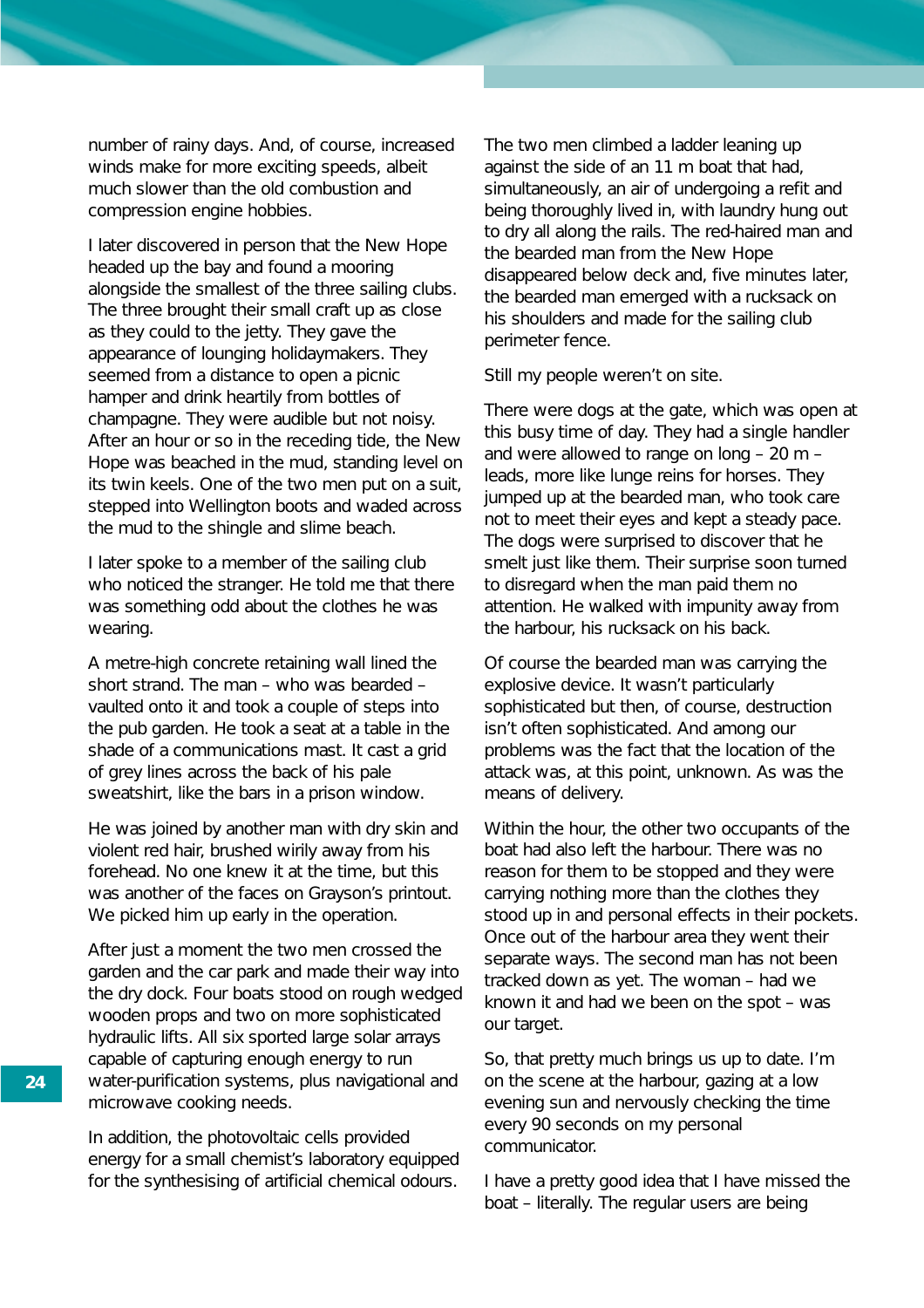quizzed about any strangers to have come through the harbour. That's when we get the lead about the odd suit the bearded man appeared to be wearing. We found someone who noticed the guy wade through the mud to the harbour wall and that gives us an idea of what area of the bay to look for the boat. I squelch out myself in a pair of borrowed waders and… Bingo!

#### '*Hope*.' The *New Hope*!

Aboard the boat, we make a thorough search. We find little of interest as they appear to have taken everything with them. Then, stuck to a corner of the deck by the spray, we find a wrapper from a popular anti-nausea preparation. Of course, at first we connect this with the boat and sailing.

Now, if Ed the brain reader is the latest thing in interrogation techniques, the DMS is the equivalent in identification.

DMS stands for DNA molecular screening. I've been involved in its roll-out and I've followed the science that has made it possible.

It's a form of molecular spectroscopy. It can identify single DNA molecules and works by capturing the individual molecules of DNA in microscopic pits in a metallic film. It's based on the lab-on-a-chip devices used for all those pharmacogenomic therapies in hospitals. The molecules are then processed in situ – the device has been portable for the last three months – using proteomics, causing the DNA to react with something I don't understand but which gives us – so they say – a 'fingerprint'.

We gathered the DNA data and I adjourned to the public house on the quayside, leaving the techies to process in the truck. I had no ideas and I thought that I might perhaps hit on something in conversation.

Darkness fell. For a good 90 minutes it was just chit-chat. Then it hit me.

> 'Yeah,' drawled a guy in a blazer propping up the bar. 'Overweight. I hate to see that in a woman.'

I put that together with the list of targets I'd been considering from the local police data, added the anti-nausea tablets and knew what to look for.

Of course, while all this had been going on, the bearded man had been heading for a rendezvous with his female accomplice. (Like I said, the other guy was just a red herring.)

The woman had checked in and had been given a room. Our bearded friend made his way to the perimeter of the facility and searched for some point of access. This wasn't too hard to find, as the management's idea of security was large under-occupied grounds patrolled by loose dogs. And we already knew that our man was dog's best friend.

Once in the grounds and having made friends with the canine defences, our man made his way to the outskirts of the clinic. There he was under surveillance from an intelligent but unstaffed digital CCTV system. Unfortunately, this is where his special suit came into play.

The suit had been noticed at the harbour as just 'unusual'. Not 'bulky', or 'foreign-looking'. It was to do with the fabric somehow. When we recovered it later, we found that it was hooded and the material of which it was made included a weave of metallic threads plated with photonic crystals.

Now, you may or may not know that photonic crystals are capable of all sorts of remarkable visual effects, including confusing digital camera technology. They have been used as a way of hiding speeding vehicles from roadside speedcontrol cameras, for example, although now that fast cars are a bit of a thing of the past the market for photonic crystal plating of vehicles has collapsed somewhat. In this case, hood up, the photonic crystals in the suit prevented the artificial intelligence running the surveillance system from 'seeing' him.

At the same time as the man carrying the explosives was approaching the windows of the residential rooms, I and two operatives arrived at the main gate. Gaining access to the site took us precious minutes as security procedures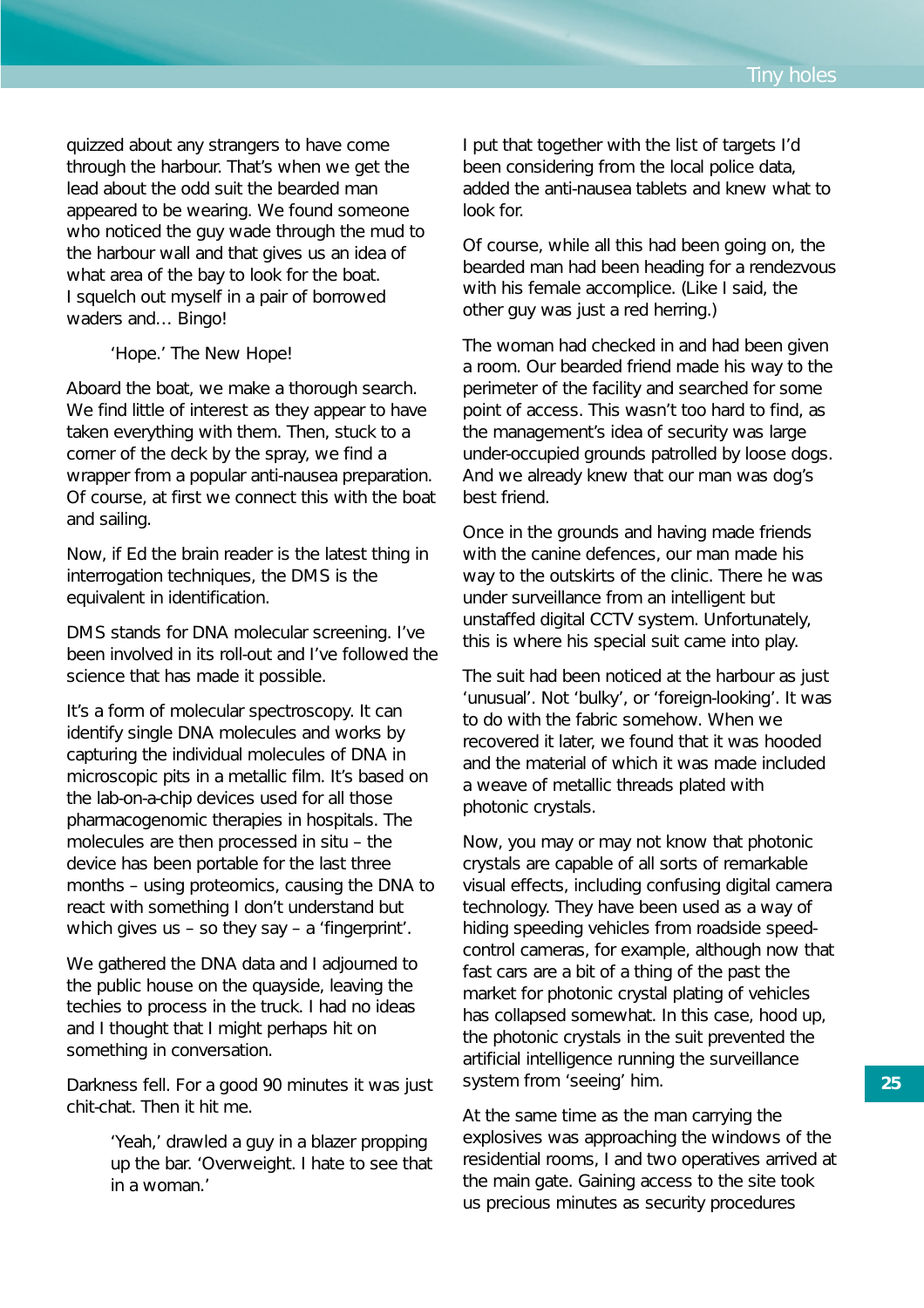were gone through. It had crossed my mind to try and enter clandestinely, but I wasn't wearing Eau de Chien.

Normally it's easy to 'see' explosives at terahertz frequencies but – of course – I didn't know exactly where the guy was at this point. And in any case, we found out later that the rucksack was lined with the same metallic stuff as his suit, which would have blocked the signal. But as soon as we had got hold of the explosive, the full hyperspectral functionality in my spectacles managed to pick up enough of a signal for the data analysis software on my personal communicator. It was the same chemical composition that was used for the fairground attack last year.

I didn't have sufficient numbers to storm all the rooms at once – there were 37 women resident in the clinic – and I was worried about turning the thing into a suicide attack. I wanted to pin the guy, before he had time to pass the explosives on to his female accomplice and without him having an opportunity to set them off himself.

Fortunately, their cunning plan of attack had a flaw.

The target was an obstetrics clinic. Their purpose was to kill as many of the women in the facility, along with as many of the medical staff as were within range. In order to gain access to the site, the female accomplice had registered for a termination – she was, of course, pregnant and had been taking the antinausea drugs for morning sickness. Using the hyperspectral glasses, I might have seen that through her clothes if I'd just got to the harbour a mite sooner.

The flaw in their plan of attack was the registration process at the clinic. Although she was able to come up clean on all body searches, she was obliged to leave blood and urine samples with the medical staff at check in. When I arrived with the DMS device, I was able to identify her by screening the DNA in her samples and matching it to the DNA we found on the *New Hope*. Then we were able to locate

her room and move in on her alone.

We were not a moment too soon. We entered dressed as medical orderlies at the very moment our bearded friend was climbing in through the window. One of my two associates restrained the woman while the other one helped me pull the man into the room. The rucksack was still on his back and – thank heavens – he had no way of detonating the device at the last minute.

In this special case, conditions for the use of Dr Grayson's brain reader were relaxed. The subjects were interrogated against their will under sedation. We discovered that the plan had been for the bearded man to hand over the explosives and slip away, leaving his accomplice to kill the largest possible number of victims by sacrificing herself and her unborn child.

The suicide attack was to take place at the assembly point for a fire alarm – a fire alarm she would, herself, set off.

So, success. Just.

As I said, tiny holes can be very important.